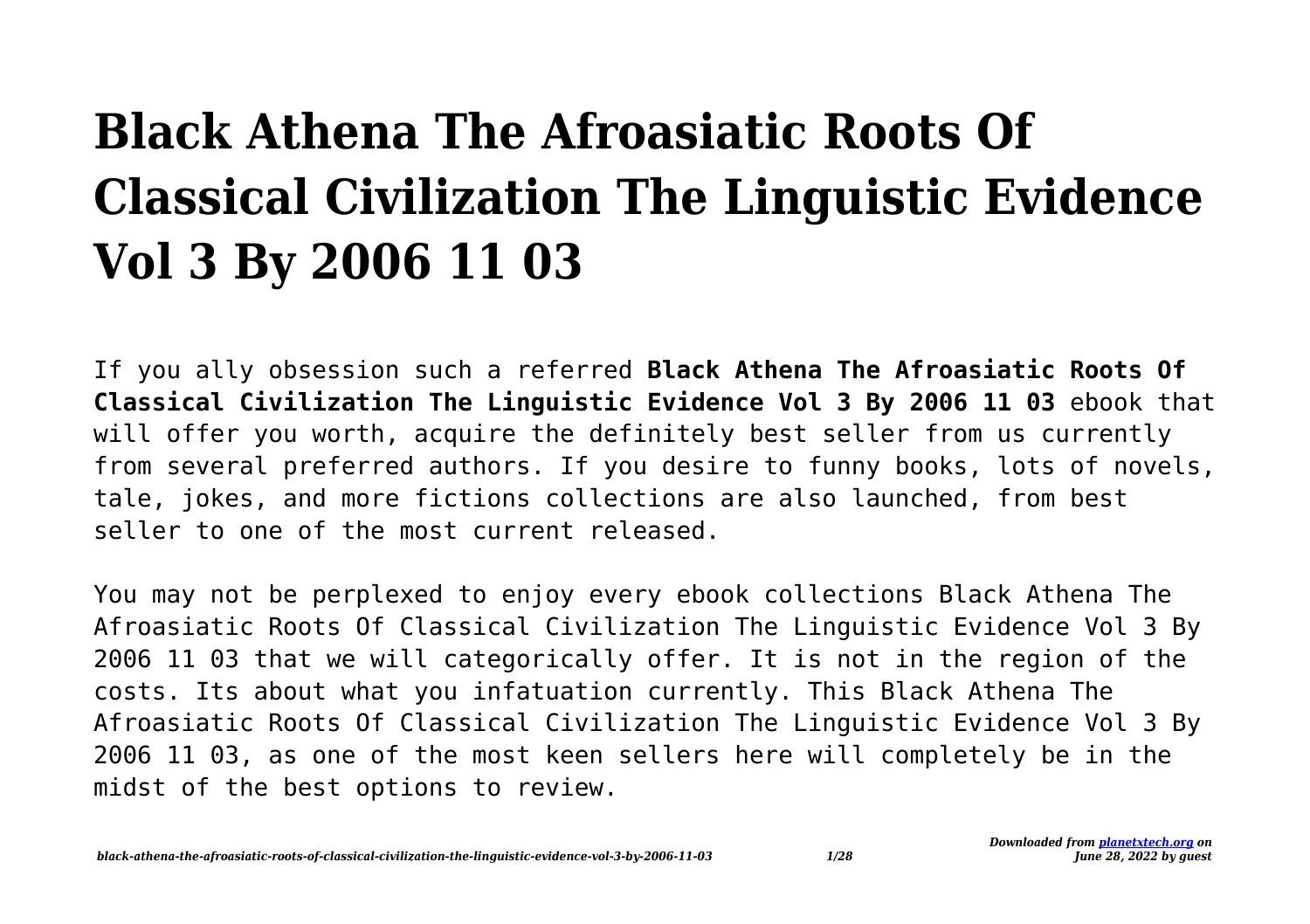**Cadmean Letters** Martin Bernal 1990 Western civilization has long sought its cultural roots in the classical civilizations of the Aegean. During the twentieth century, however, it has been made increasingly clear that it owes a great debt to the civilizations of the Fertile Crescent. In the thick of the debate as to how much classical civilizations were influenced by the Levant has been the question of the date of the transmission of the alphabet. In this monograph, Bernal takes up the question anew and marshals persuasive arguments that the date of transmission of the alphabet should be moved considerably earlier than generally has been thought, to the middle of the second millennium B.C. Growing out of his

work on Black Athena, the intricate matters of alphabetic history and transmission are dealt with, both in terms of the history of the investigation of the topic and also with regard to the specific working out of his own new proposal. Not Out Of Africa Mary Lefkowitz 2008-08-04 Not Out of Africa has sparked widespread debate over the teaching of revisionist history in schools and colleges. Was Socrates black? Did Aristotle steal his ideas from the library in Alexandria? Do we owe the underlying tenets of our democratic civilizaiton to the Africans? Mary Lefkowitz explains why politically motivated histories of the ancient world are being written and shows how Afrocentrist claims blatantly contradict the historical evidence. Not Out of Africa is an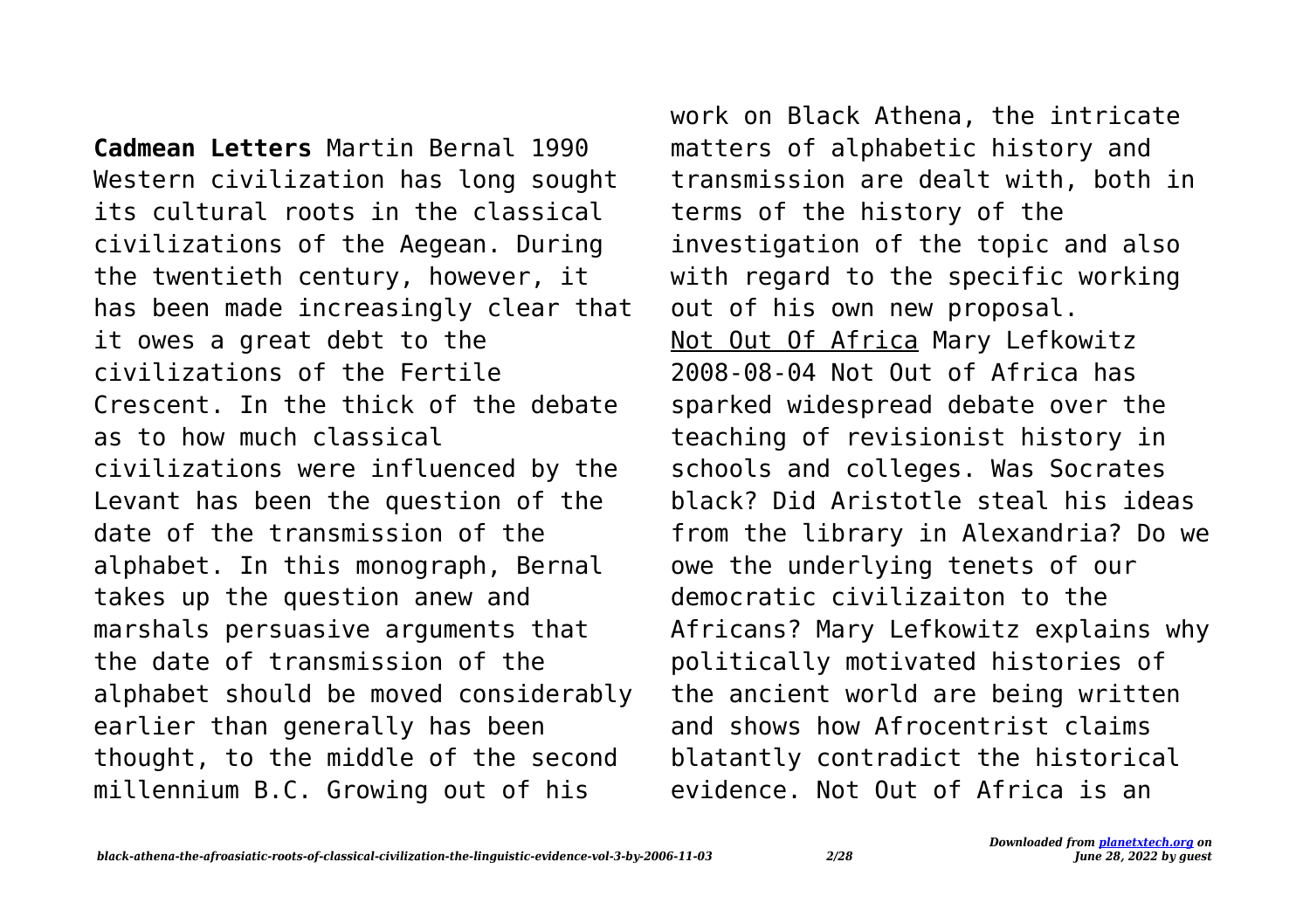important book that protects and argues for the necessity of historical truths and standards in cultural education.For this new paperback edition, Mary Lefkowitz has written an epilogue in which she responds to her critics and offers topics for further discussion. She has also added supplementary notes, a bibliography with suggestions for further reading, and a glossary of names.

Black Athena Martin Bernal 2020-02-14 What is classical about Classical civilization? In one of the most audacious works of scholarship ever written, Martin Bernal challenges the foundation of our thinking about this question. Classical civilization, he argues, has deep roots in Afroasiatic cultures. But these Afroasiatic influences have been systematically

ignored, denied or suppressed since the eighteenth century—chiefly for racist reasons. The popular view is that Greek civilization was the result of the conquest of a sophisticated but weak native population by vigorous Indo-European speakers—Aryans—from the North. But the Classical Greeks, Bernal argues, knew nothing of this "Aryan model." They did not see their institutions as original, but as derived from the East and from Egypt in particular. In an unprecedented tour de force, Bernal links a wide range of areas and disciplines—drama, poetry, myth, theological controversy, esoteric religion, philosophy, biography, language, historical narrative, and the emergence of "modern scholarship."

**Geography of a Life** Martin Bernal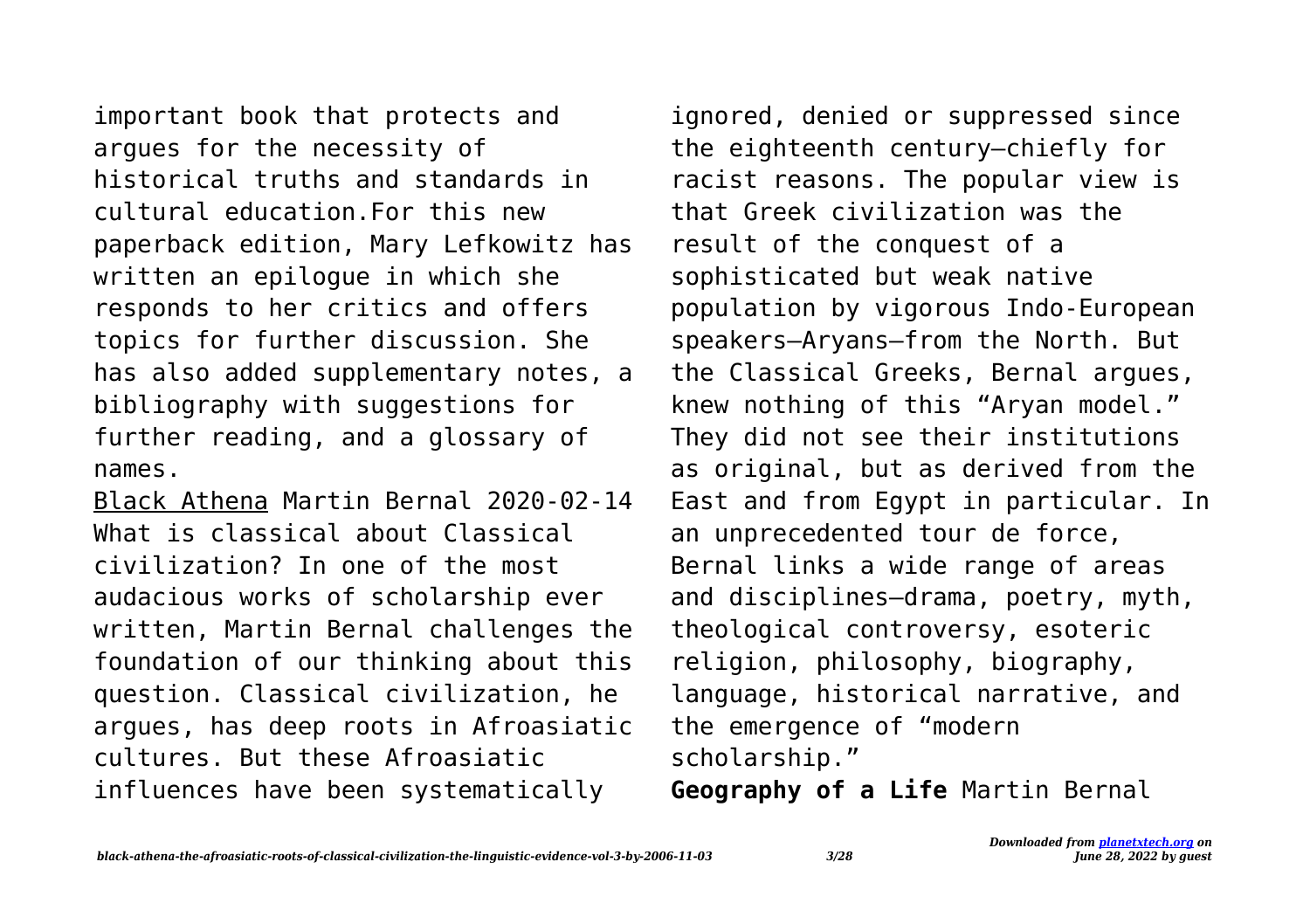2012-07 An Astonishing work, breathtakingly bold in conception and passionately written . . . salutary, exciting and in its historiographical aspects convincing.' (G. W Bowersock, Institute for Advanced Study, Princeton.) Demands to be taken seriously . . . Every page that Bernal writes is educating and enthralling. To agree with all his theses may be a sign of naivety, but not to have spent time in his company is a sign of nothing at all.' (Ray, Herbert Thompson Reader in Egyptology, University of Cambridge.) Anticipation of Geography of a Life' Martin Bernal himself has avowed that Black Athena owes its conception to a mid-life crisis. Now that he has overcome this set-back with obvious success, one hopes he will live long enough to follow the example set by

his mother Margaret Gardiner and his grandfather Sir Alan (Gardiner), who both wrote their memoirs in their eighties. I have no doubt that Bernal's autobiography will generate more interest among educated lay persons and less irritation among scholars than any future volume of Black Athena.' (Arno Egberts, Professor of Egyptology, University of Leiden.)

**The Gift of the Nile** Phiroze Vasunia 2001-12-04 What the ancient Greeks thought and believed about Egypt and what this tells us about them. **Stolen Legacy** George G. M. James 2013-04-08 For centuries the world has been misled about the original source of the Arts and Sciences; for centuries Socrates, Plato and Aristotle have been falsely idolized as models of intellectual greatness;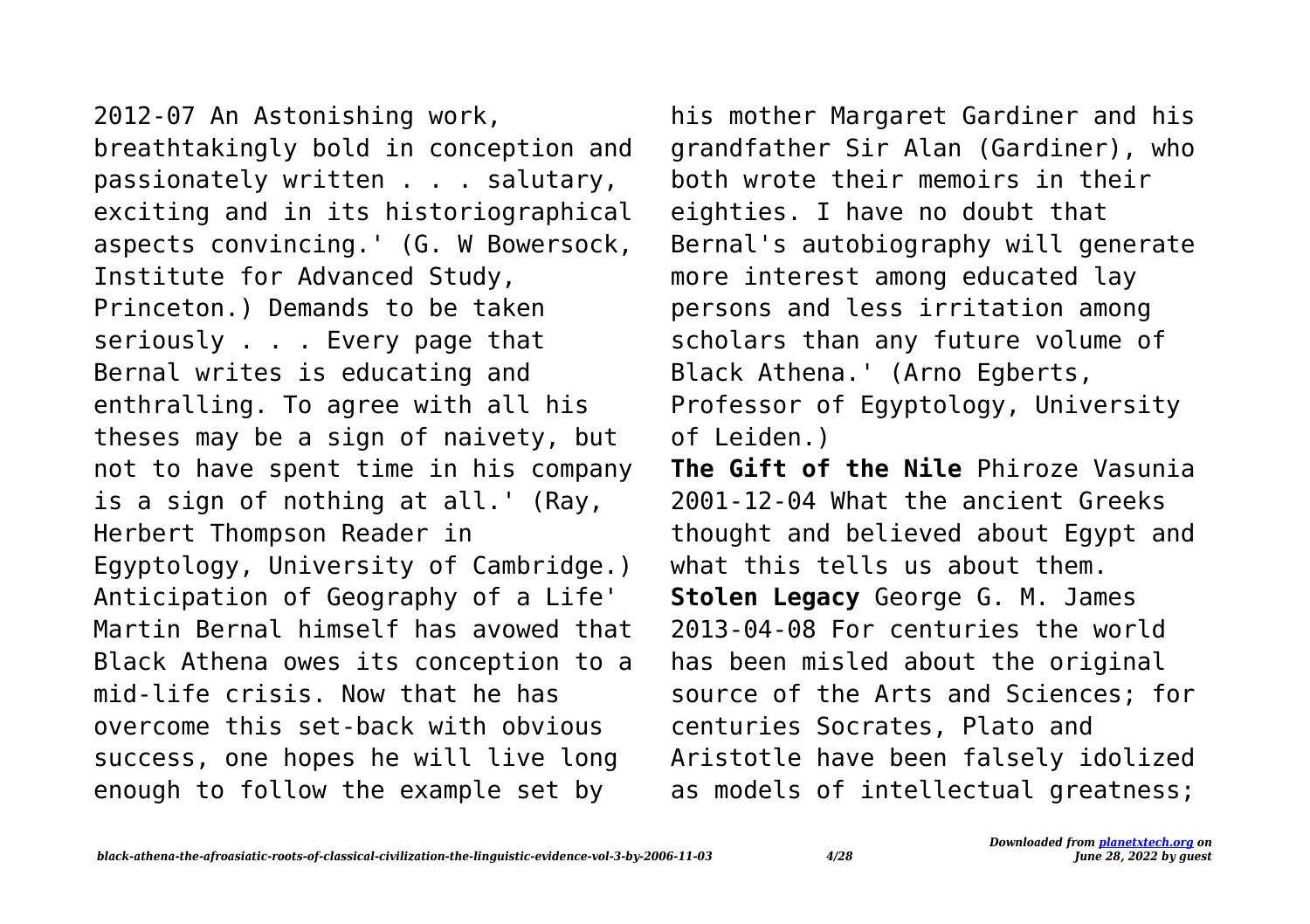and for centuries the African continent has been called the Dark Continent, because Europe coveted the honor of transmitting to the world, the Arts and Sciences. It is indeed surprising how, for centuries, the Greeks have been praised by the Western World for intellectual accomplishments which belong without a doubt to the Egyptians or the peoples of North Africa. Black Athena Martin Bernal 1991 Chinese Socialism to 1907 Martin Bernal 1976 **Black Athena** Martin Bernal 2006 Could Greek philosophy be rooted in Egyptian thought? Is it possible that the Pythagorean theory was conceived on the shores of the Nile and the Euphrates rather than in ancient Greece? In Black Athena, Martin Bernal calls into question two of the

longest-established explanations for the origins of classical civilization. the Aryan Model, which is current today, claims that Greek culture arose as the result of the conquest from the north by Indo-European speakers, or "Aryans," of the native "pre-Hellenes." the Ancient Model, which was maintained in Classical Greece, held that the native population of Greece had initially been civilized by Egyptian and Phoenician colonists and that additional Near Eastern culture had been introduced to Greece by Greeks studying in Egypt and Southwest Asia. Bernal proposes a Revised Ancient Model, which suggests that classical civilization in fact had deep roots in Afro-asiatic cultures. This longawaited third and final volume of the series is concerned with the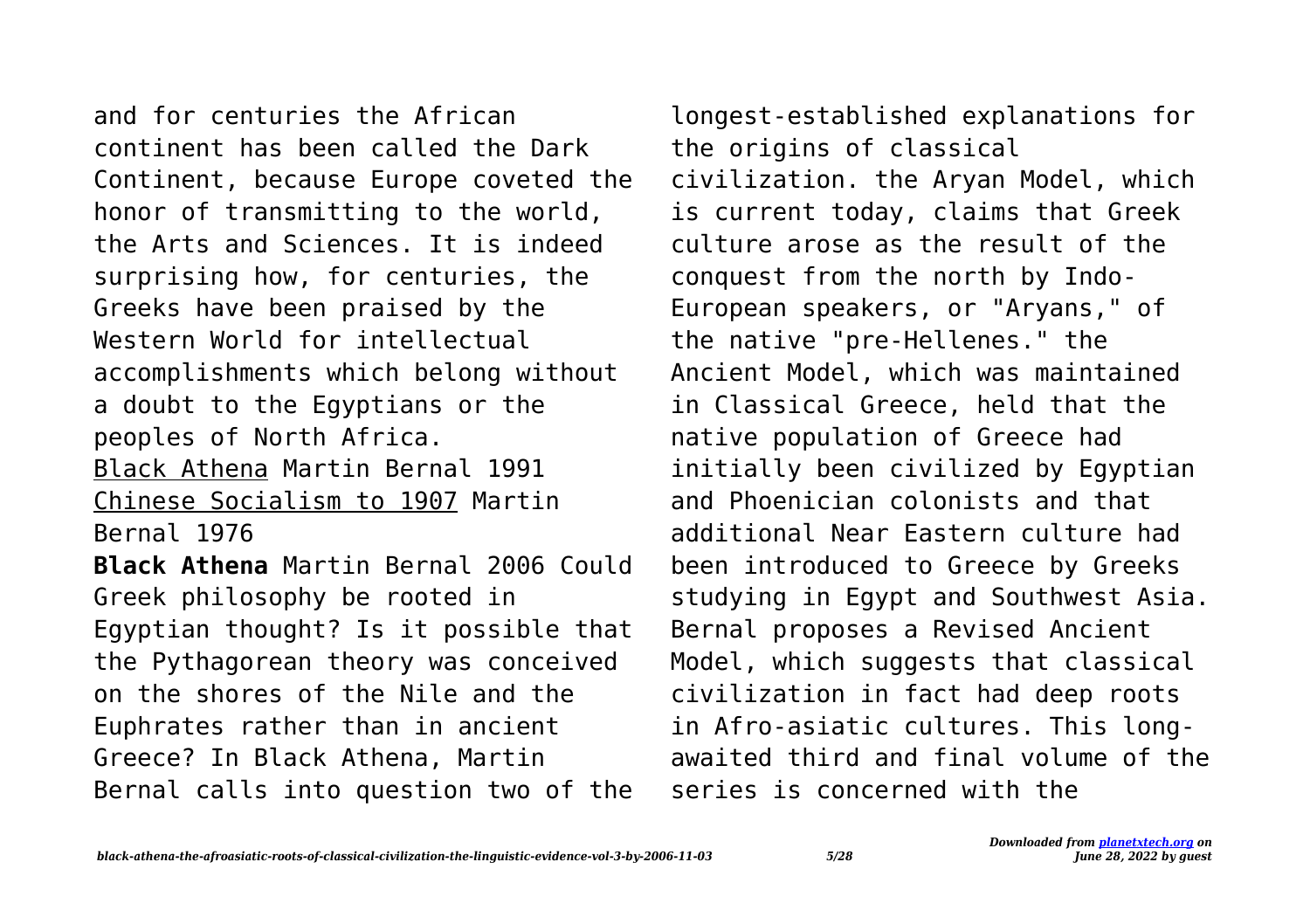linguistic evidence that contradicts the Aryan Model of ancient Greece. Bernal shows how nearly 40 percent of the Greek vocabulary has been plausibly derived from two Afroasiatic languages-Ancient Egyptian and West Semitic. He also reveals how these derivations are not limited to matters of trade, but extended to the sophisticated language of politics, religion, and philosophy. This evidence, according to Bernal, confirms the fact that in Greece an Indo-European people was culturally dominated by speakers of Ancient Egyptian and West Semitic. Provocative, passionate, and colossal in scope, this volume caps a thoughtful rewriting of history that has been stirring academic and political controversy since the publication of the first volume.

**Black Athena** Martin Gardiner Bernal 1996

*The History of Africa* Molefi Kete Asante 2014-10-10 There is a paradox about Africa: it remains a subject that attracts considerable attention yet rarely is there a full appreciation of its complexity. African historiography has typically consisted of writing Africa for Europe—instead of writing Africa for itself, as itself, from its own perspectives. The History of Africa redresses this by letting the perspectives of Africans themselves take center stage. Authoritative and comprehensive, this book provides a wide-ranging history of Africa from earliest prehistory to the present day—using the cultural, social, political, and economic lenses of Africa as instruments to illuminate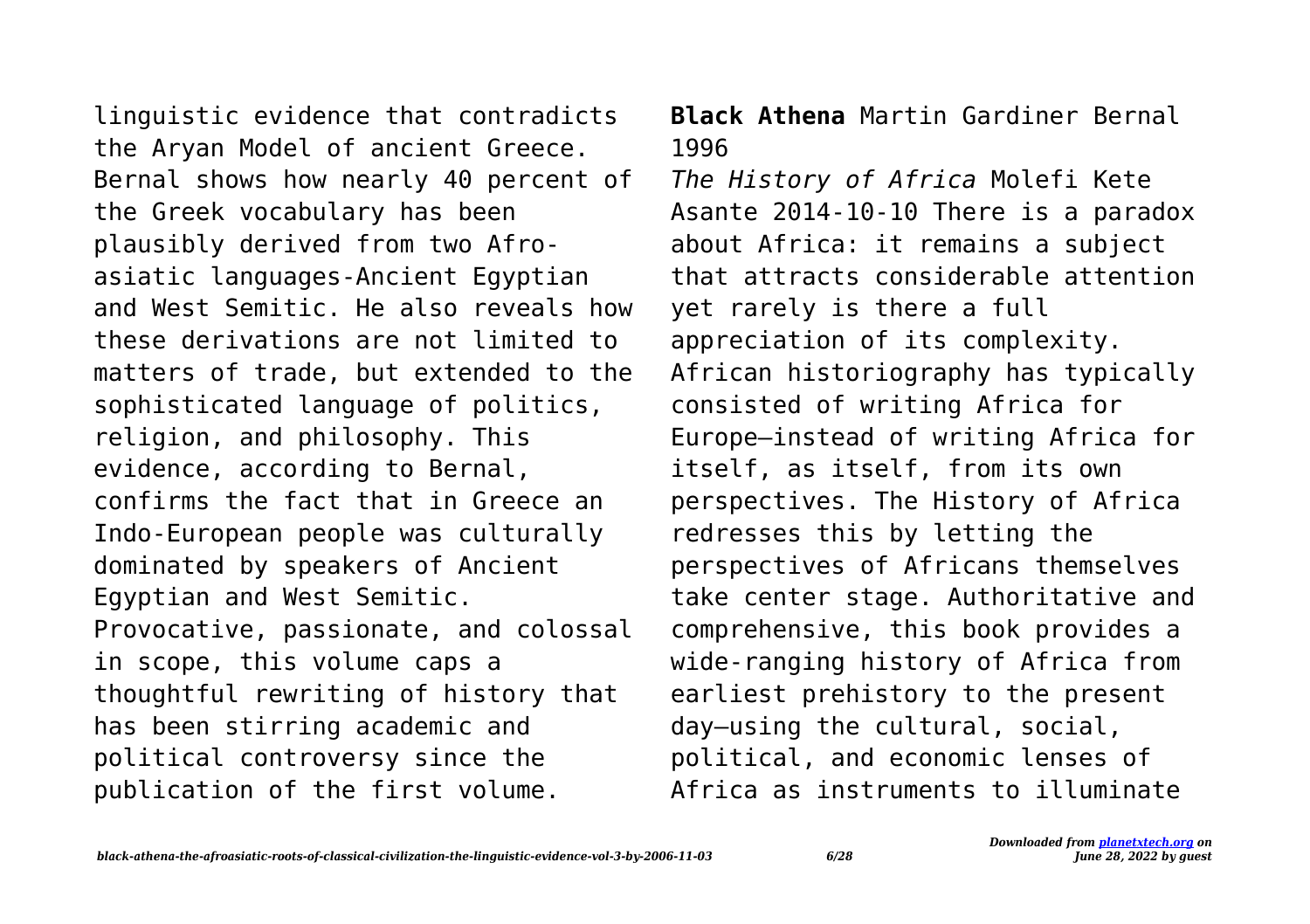the ordinary lives of Africans. The result is a fresh survey that includes a wealth of indigenous ideas, African concepts, and traditional outlooks that have escaped the writing of African history in the West. The new edition includes information on the Arab Spring, the rise of FrancAfrica, the presence of the Chinese in Africa, and the birth of South Sudan. The chapters go up to the present day, addressing US President Barack Obama's policies toward Africa. A new companion website provides students and scholars of Africa with access to a wealth of supporting resources for each chapter, including images, video and audio clips, and links to sites for further research. This straightforward, illustrated, and factual text allows the reader to

access the major developments, personalities, and events on the African continent. This groundbreaking survey is an indispensable guide to African history.

Early Greece Fellow and Tutor in Ancient History Oswyn Murray 1993 Murray traces the emergence of urbanisation and social and political structures from the Mycenean and legendary origins of Greece through to the Persian Wars.

**Black Athena: The archaeological and documentary evidence** Martin Bernal 1987 What is classical about Classical civilization? In one of the most audacious works of scholarship ever written, Martin Bernal challenges the whole basis of our thinking about this question. Classical civilization, he argues,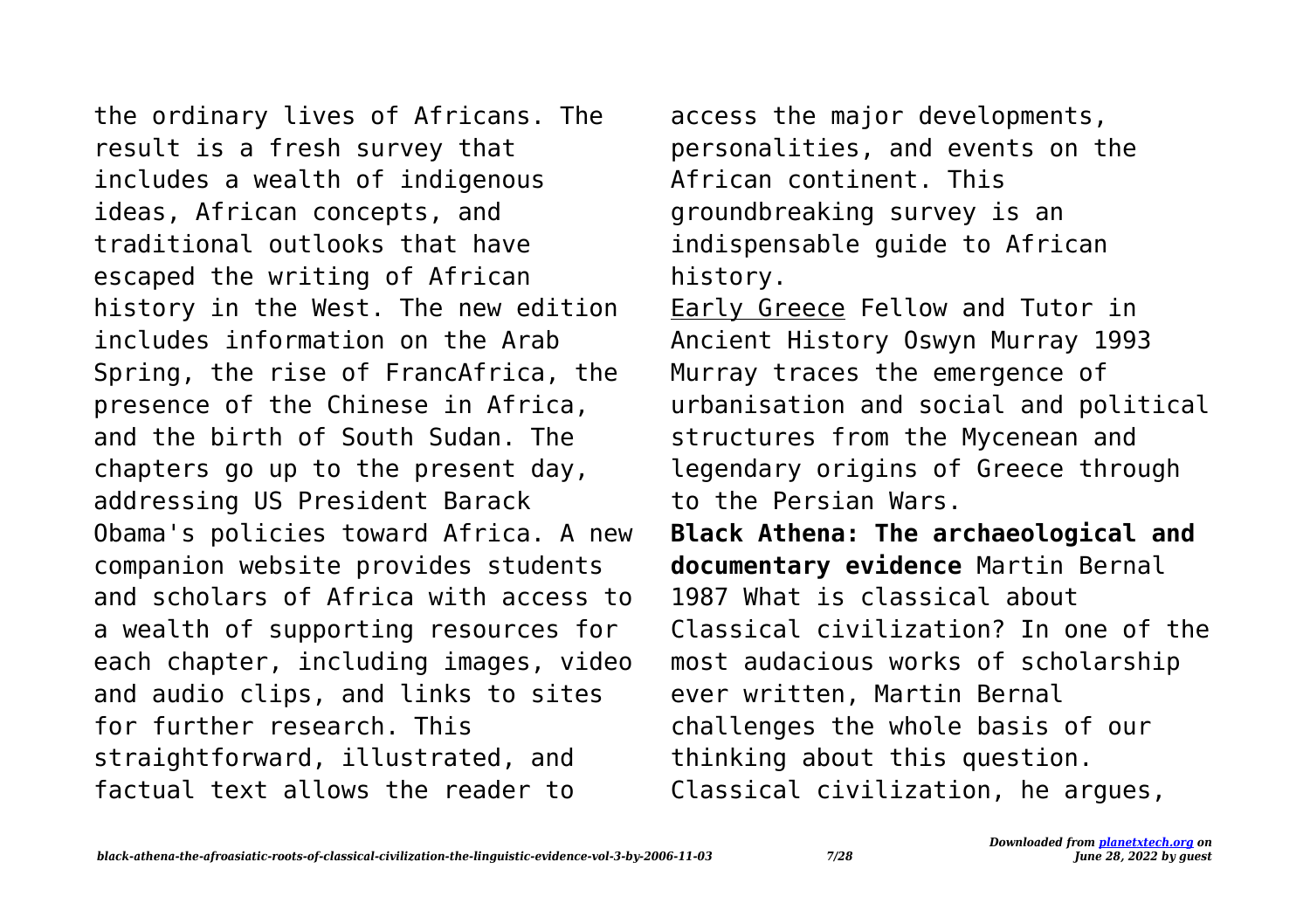has deep roots in Afroasiatic cultures. But these Afroasiatic influences have been systematically ignored, denied or suppressed since the eighteenth century - chiefly for racist reasons. Volume II is concerned with the archaeological and documentary evidence for contacts between Egypt and the Levant on the one hand and the Aegean on the other, during the Bronze Age from c. 3400 B.C. to c. 1100 B.C. Black Athena Martin Bernal 2012-12-31 Classical civilisation, Martin Bernal argues, has deep roots in Afro-Asiatic cultures. But these Afro-Asiatic influences have been systematically ignored, denied, or suppressed since the eighteenth century - chiefly for racist reasons. The popular view is that Greek civilisation was the result of the

conquest of a sophisticated but weak native population by vigorous Indo-European speakers--or Aryans--from the North. But the Classical Greeks, Bernal argues, knew nothing of this "Aryan model." They did not see their political institutions, science, philosophy, or religion as original, but rather as derived from the East in general, and Egypt in particular. Black Athena is a three-volume work. Volume 1 concentrates on the crucial period between 1785 and 1850, which saw the Romantic and racist reaction to the Enlightenment and the French Revolution, and the consolidation of Northern expansion into other continents. In an unprecedented tour de force, Bernal makes meaningful links between a wide range of areas and disciplines--drama poetry, myth, theological controversy, esoteric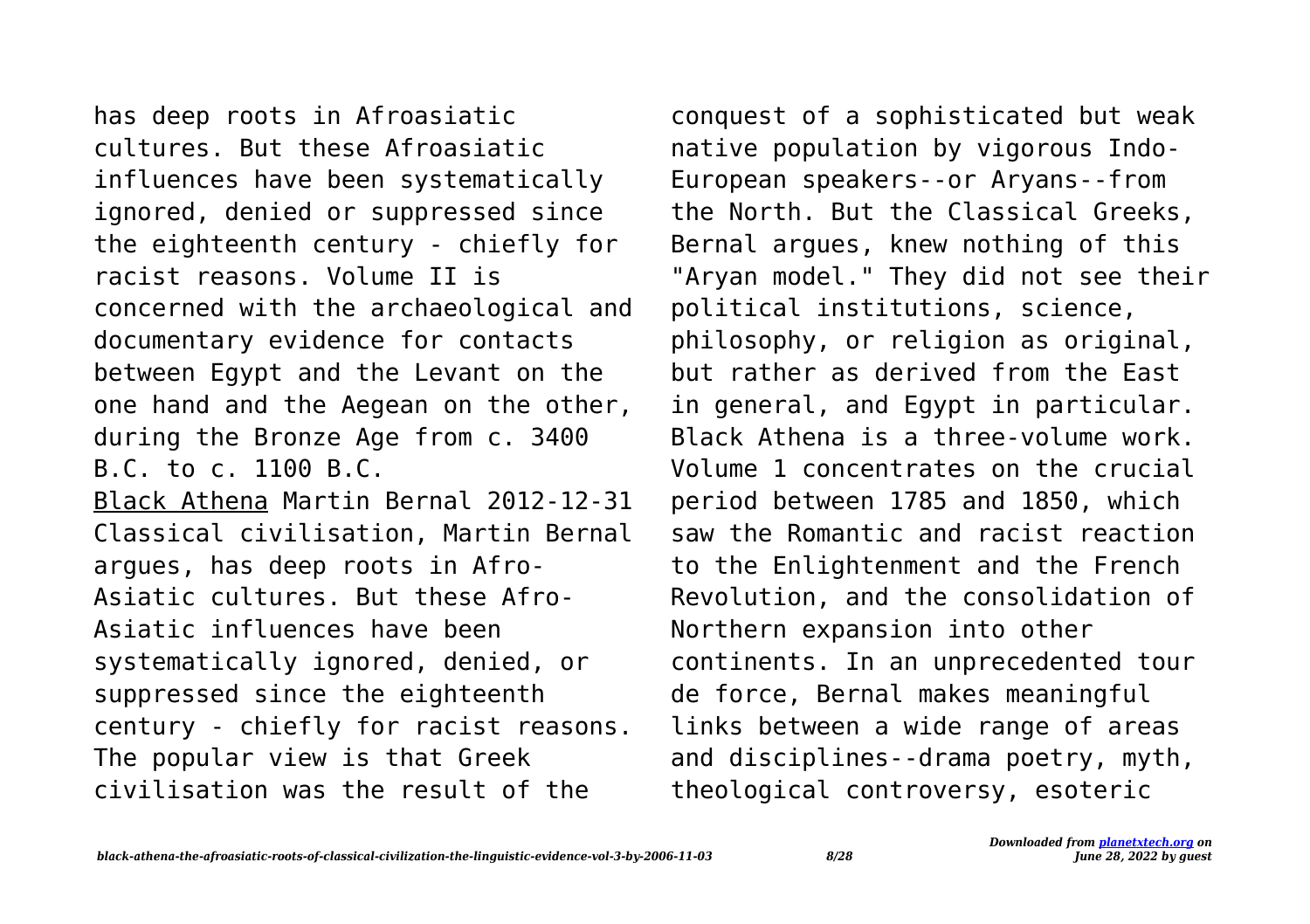religion, philosophy, biography, language, historical narrative, and the emergence of "modern scholarship."

**Classical Mythology: A Very Short Introduction** Helen Morales 2007-08-23 From Zeus and Europa, to Diana, Pan, and Prometheus, the myths of ancient Greece and Rome seem to exert a timeless power over us. But what do those myths represent, and why are they so enduringly fascinating? Why do they seem to be such a potent way of talking about our selves, our origins, and our desires? This imaginative and stimulating Very Short Introduction goes beyond a simple retelling of the stories to explore the rich history and diverse interpretations of classical myths. It is a wide-ranging account, examining how classical myths are

used and understood in both high art and popular culture, taking the reader from the temples of Crete to skyscrapers in New York, and finding classical myths in a variety of unexpected places: from arabic poetry and Hollywood films, to psychoanalysis, the bible, and New Age spiritualism. ABOUT THE SERIES: The Very Short Introductions series from Oxford University Press contains hundreds of titles in almost every subject area. These pocket-sized books are the perfect way to get ahead in a new subject quickly. Our expert authors combine facts, analysis, perspective, new ideas, and enthusiasm to make interesting and challenging topics highly readable. *History Lesson* Mary R. Lefkowitz 2008-10-01 In the early 1990s, Classics professor Mary Lefkowitz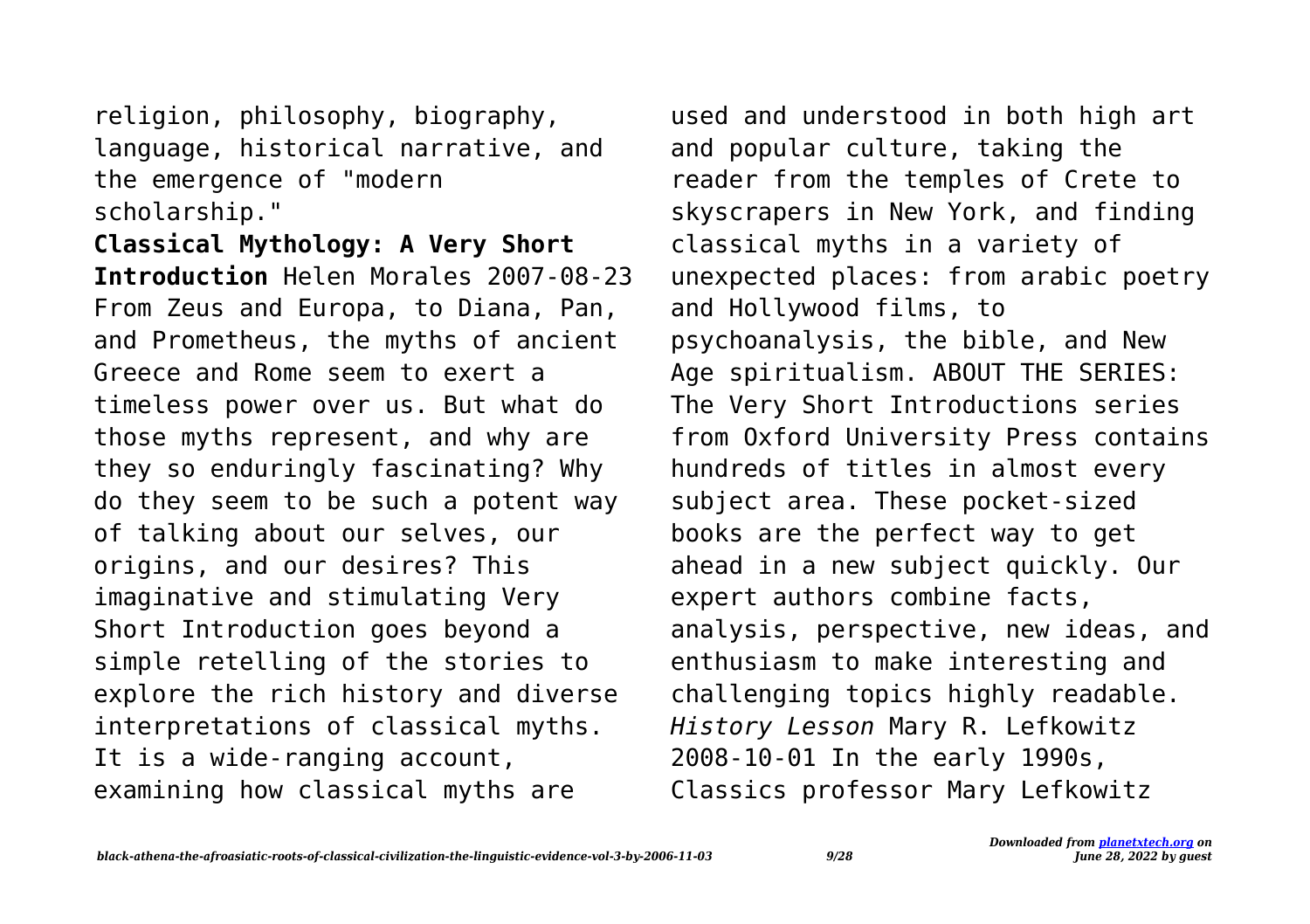discovered that one of her faculty colleagues at Wellesley College was teaching his students that Greek culture had been stolen from Africa and that Jews were responsible for the slave trade. This book tells the disturbing story of what happened when she spoke out. Lefkowitz quickly learned that to investigate the origin and meaning of myths composed by people who have for centuries been dead and buried is one thing, but it is quite another to critique myths that living people take very seriously. She also found that many in academia were reluctant to challenge the fashionable idea that truth is merely a form of opinion. For her insistent defense of obvious truths about the Greeks and the Jews, Lefkowitz was embroiled in turmoil for a decade. She faced institutional

indifference, angry colleagues, reverse racism, anti-Semitism, and even a lawsuit intended to silence her. In History Lesson Lefkowitz describes what it was like to experience directly the power of both postmodernism and compensatory politics. She offers personal insights into important issues of academic values and political correctness, and she suggests practical solutions for the divisive and painful problems that arise when a political agenda takes precedence over objective scholarship. Her forthright tale uncovers surprising features in the landscape of higher education and an unexpected need for courage from those who venture there. **Blacks in Antiquity** Frank M. Snowden 1970 Investigates the participation of black Africans, usually referred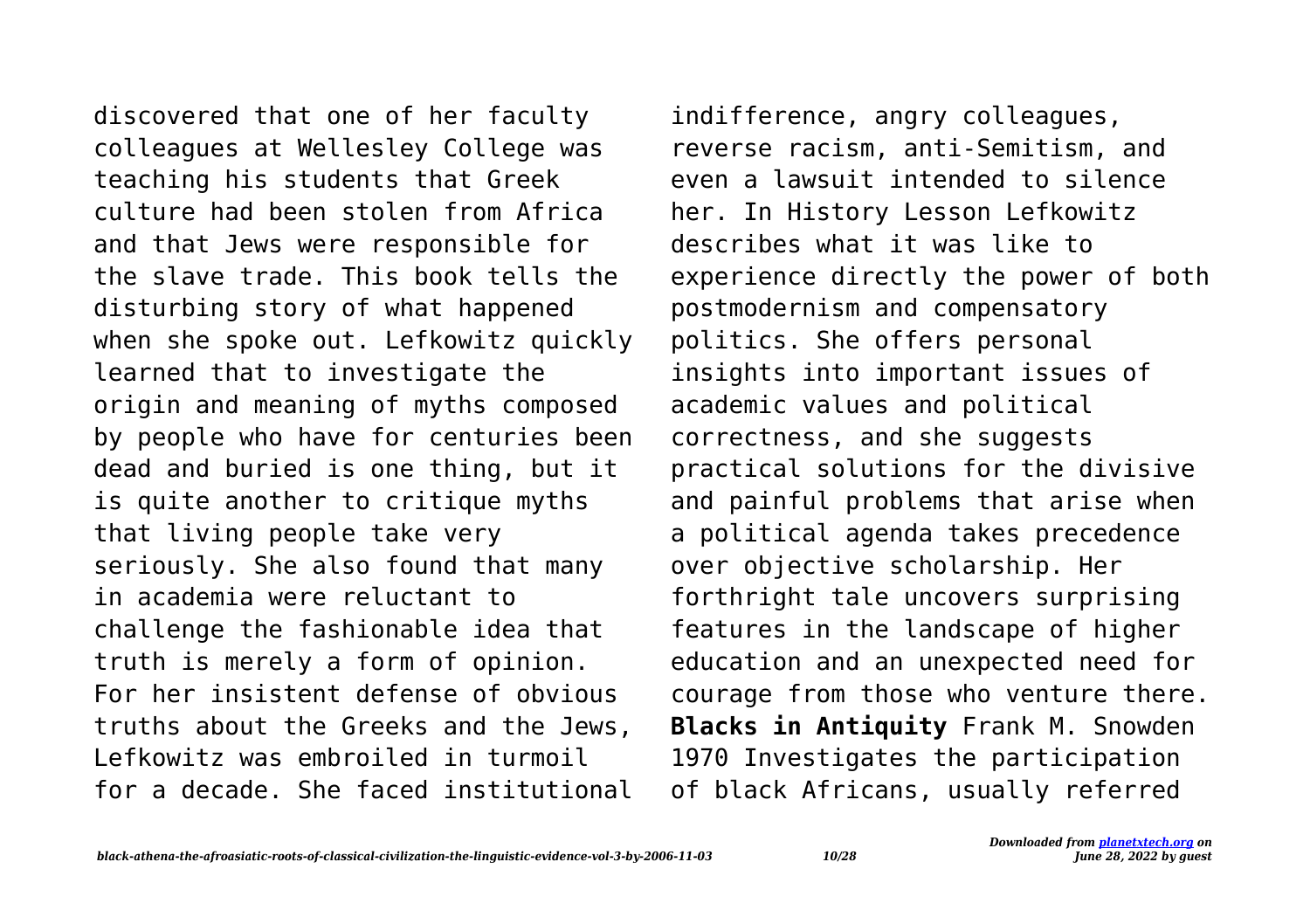to as "Ethiopians," by the Greek and Romans, in classical civilization, concluding that they were accepted by pagans and Christians without prejudice.

*Hellenomania* Katherine Harloe 2018-01-29 Hellenomania, the second volume in the MANIA series, presents a wide-ranging, multi-disciplinary exploration of the modern reception of ancient Greek material culture in cultural practices ranging from literature to architecture, stage and costume design, painting, sculpture, cinema, and the performing arts. It examines both canonical and less familiar responses to both real and imagined Greek antiquities from the seventeenth century to the present, across various national contexts. Encompassing examples from Inigo Jones to the contemporary art

exhibition documenta 14, and from Thessaloniki and Delphi to Nashville, the contributions examine attempted reconstructions of an 'authentic' ancient Greece alongside imaginative and utopian efforts to revive the Greek spirit using modern technologies, new media, and experimental practices of the body. Also explored are the political resonances of Hellenomaniac fascinations, and tensions within them between the ideal and the real, the past, present, and future. Part I examines the sources and derivations of Hellenomania from the Baroque and pre-Romantic periods to the early twentieth century. While covering more canonical material than the following sections, it also casts spotlights on less familiar figures and sets the scene for the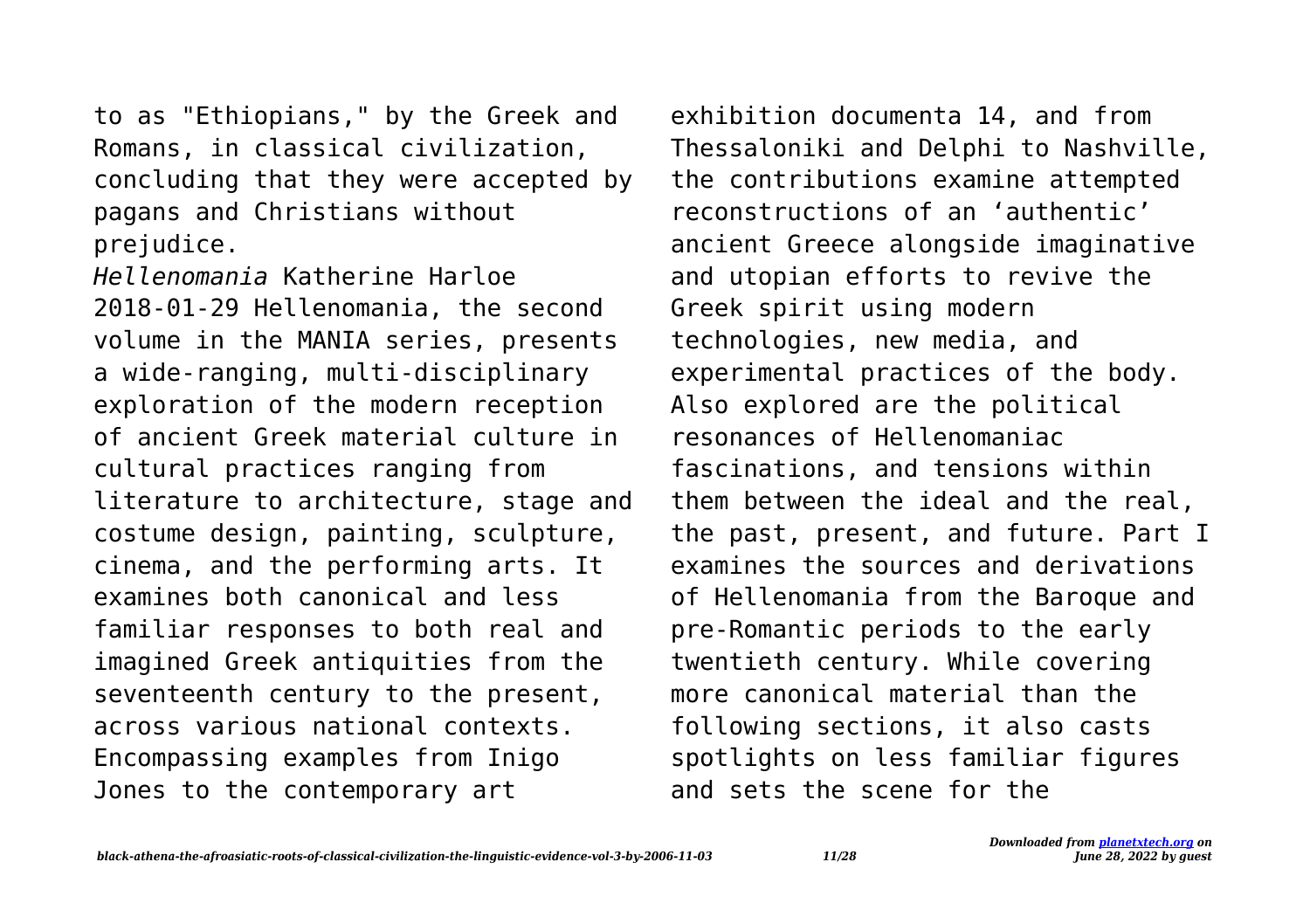illustrations of successive waves of Hellenomania explored in subsequent chapters. Part II focuses on responses, uses, and appropriations of ancient Greek material culture in the built environment—mostly architecture—but also extends to painting and even gymnastics; it examines in particular how a certain idealisation of ancient Greek architecture affected its modern applications. Part III explores challenges to the idealisation of ancient Greece, through the transformative power of colour, movement, and of reliving the past in the present human body, especially female. Part IV looks at how the fascination with the material culture of ancient Greece can move beyond the obsession with Greece and Greekness. Dark Light Consciousness Edward Bruce

Bynum 2012-06-19 How to awaken the Ureaus--the serpent power of spiritual transcendence within each of us--and connect to the superconscious of the universe • Reveals the biochemistry of how the body's melanin provides the template for the subtle energy body or light body • Shows how embracing the dark light consciousness of the awakened Ureaus opens a portal to the sacred darkness of the superconscious • Provides illustrated instructions for meditation practices, breathing exercises, and yoga postures to safely awaken Ureaus/Kundalini energy Within each of us lies the potential to activate a personal connection to the superconscious. Called "Ureaus" in ancient Egyptian texts and "Kundalini" in ancient Hindu yoga traditions, our innate serpent power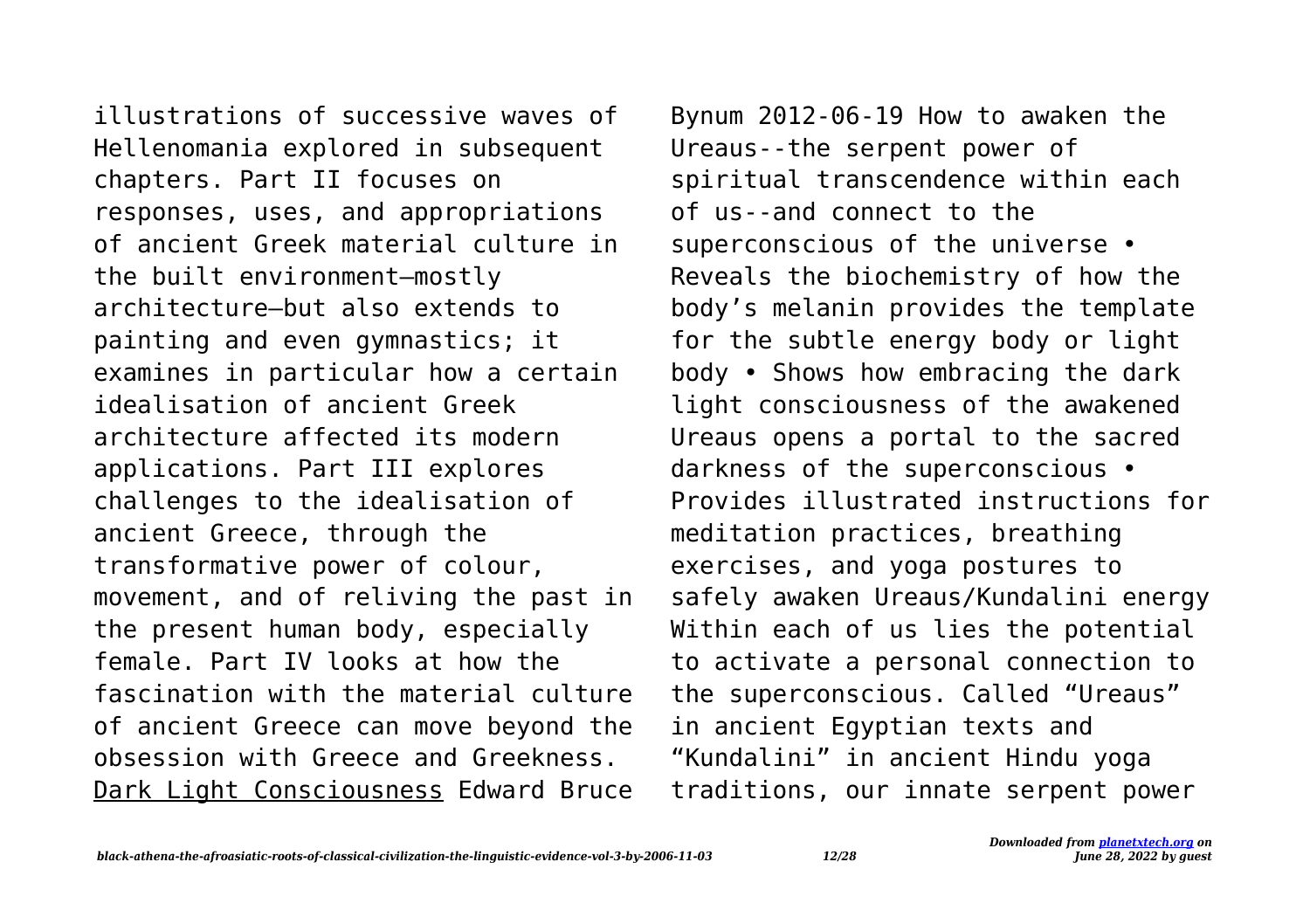of spiritual transcendence inhabits the base of the spine in its dormant state. When awakened, it unfurls along the spinal column to the brain, connecting individual consciousness to the consciousness of the universe enfolded within the dark matter of space. At the root of creativity and spiritual genius across innumerable cultures and civilizations, this intelligent force reveals portals that enfold time, space, and the luminous matrix of reality itself. Combining physics, neuroscience, and biochemistry with ancient traditions from Africa and India, Edward Bruce Bynum, Ph.D., explores the ancient Egyptian science of the Ureaus and reveals how it is intimately connected to dark matter and to melanin, a light-sensitive, energyconducting substance found in the

brain, nervous system, and organs of all higher life-forms. He explains how the dark light of melanin serves as the biochemical infrastructure for the subtle energy body, just as dark matter, together with gravity, holds the galaxies and constellations together. With illustrated instructions, he shows how to safely awaken and stabilize the spiritual energy of the Ureaus through meditation practices, breathing exercises, and yoga postures as well as how to prepare the subtle body for transdimensional soul travel. By embracing the dark light of the shining serpent within, we overcome our collective fear of the vast living darkness without. By embracing the dark, we transcend reality to the dimension of light. **Africa** Yosef Ben-Jochannan 1988 When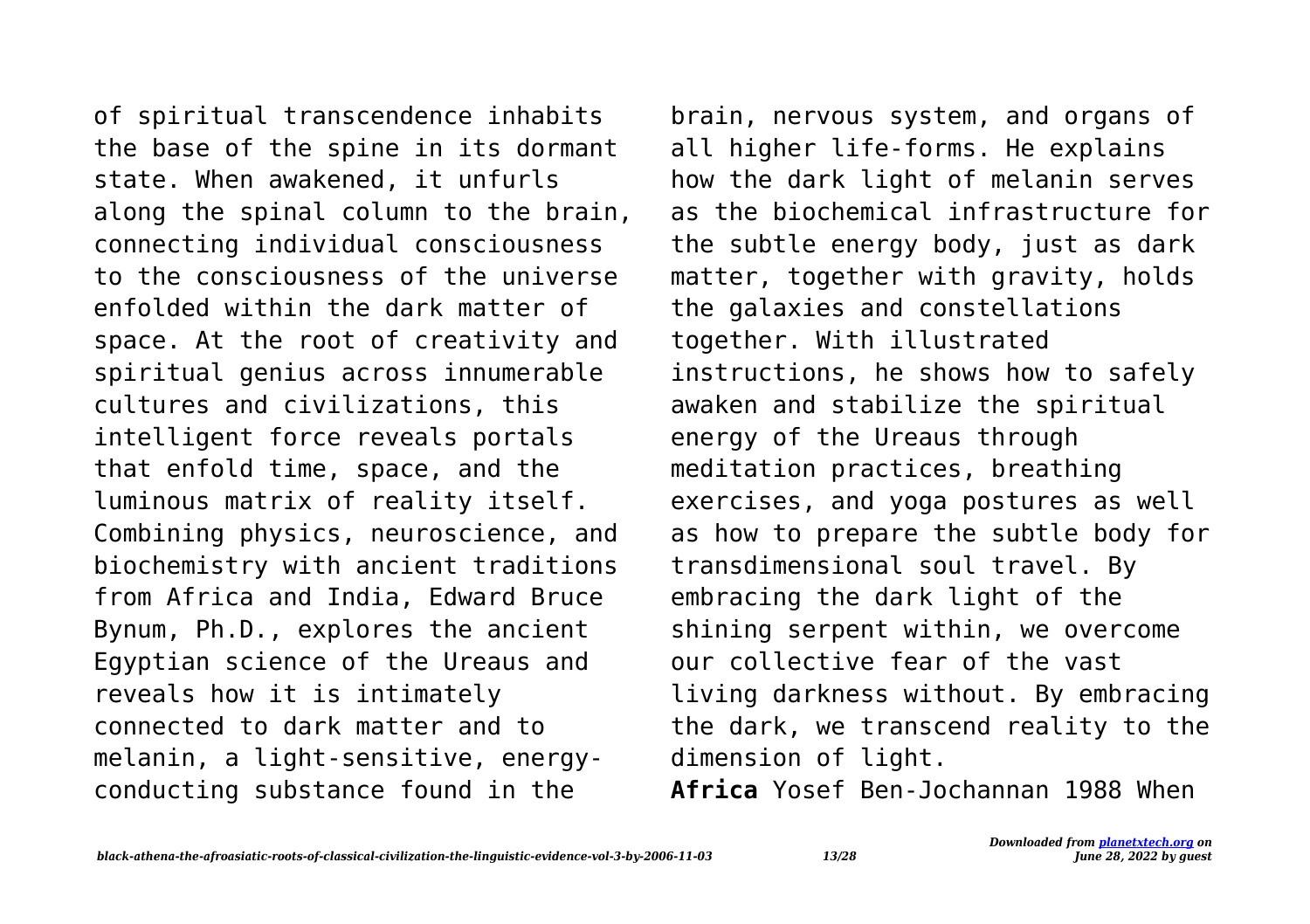the vast majority of mankind in the "Western World" refer to a Slave it is the African-American or his African ancestor is mean. This image has been perpetuated by every branch of "Western" education and religion, both Christian (Roman Catholic and Protestant) and Jewish (all branches of Judaism); and presented in a manner that would suggest an origin dating back to a time of PURITY in ancient Europe amongst the Greeks and Romans; and origins that insinuate the beginning of WORLD CIVILIATION, thus the terms: "Greek philosophy" and "Western Civilization Black Athena Martin Bernal 2020-02-14 What is classical about Classical civilization? In one of the most audacious works of scholarship ever written, Martin Bernal challenges the foundation of our thinking about this

question. Classical civilization, he argues, has deep roots in Afroasiatic cultures. But these Afroasiatic influences have been systematically ignored, denied or suppressed since the eighteenth century—chiefly for racist reasons. The popular view is that Greek civilization was the result of the conquest of a sophisticated but weak native population by vigorous Indo-European speakers—Aryans—from the North. But the Classical Greeks, Bernal argues, knew nothing of this "Aryan model." They did not see their institutions as original, but as derived from the East and from Egypt in particular. This long-awaited third and final volume of the series is concerned with the linguistic evidence that contradicts the Aryan Model of ancient Greece. Bernal shows how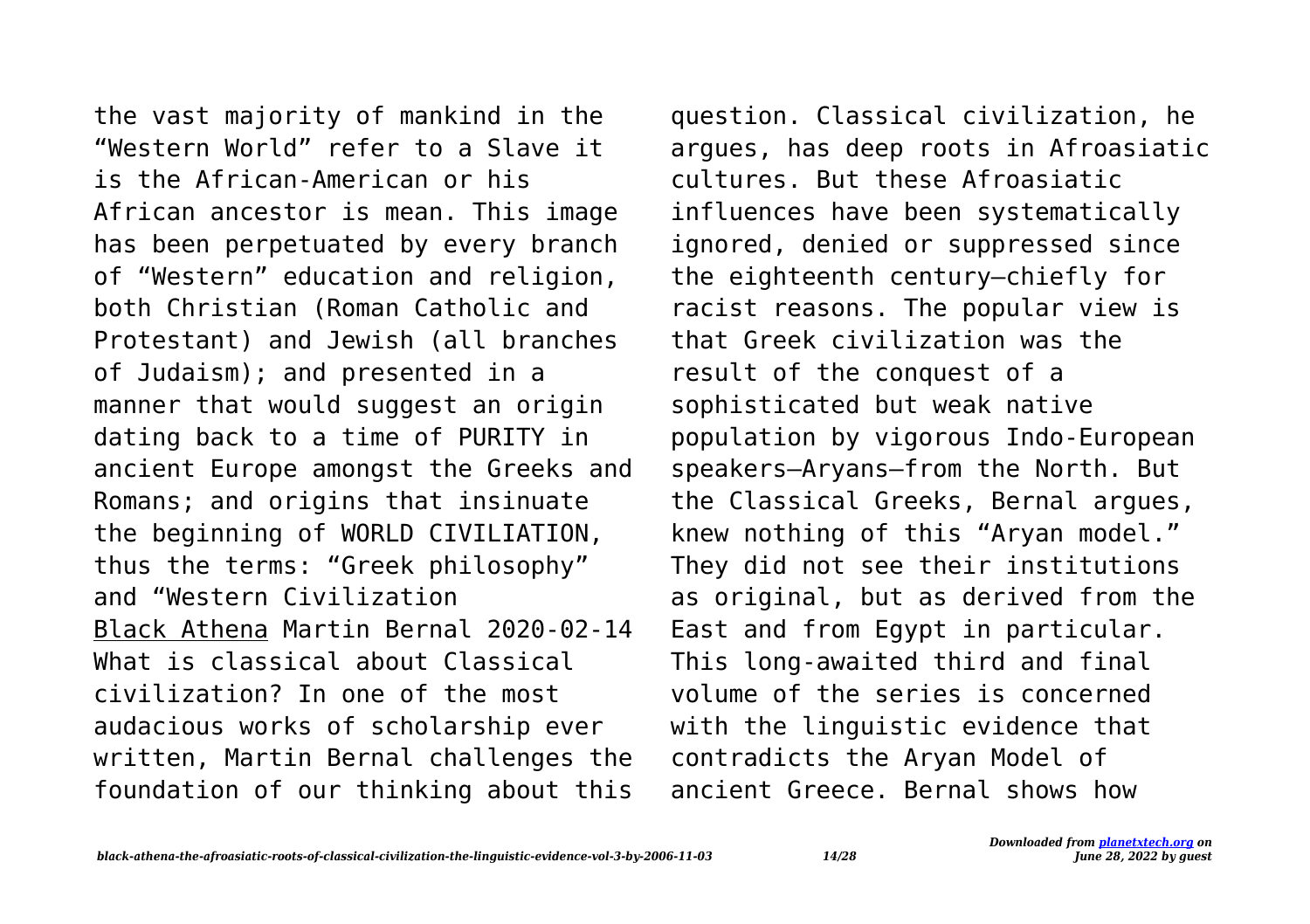nearly 40 percent of the Greek vocabulary has been plausibly derived from two Afroasiatic languages – Ancient Egyptian and West Semitic. He also reveals how these derivations are not limited to matters of trade, but extended to the sophisticated language of politics, religion, and philosophy. This evidence, according to Bernal, greatly strengthens the hypothesis that in Greece an Indo-European-speaking population was culturally dominated by Ancient Egyptian and West Semitic speakers. Provocative, passionate, and colossal in scope, this volume caps a thoughtful rewriting of history that has been stirring academic and political controversy since the publication of the first volume. **Daidalos and the Origins of Greek Art** Sarah P. Morris 2022-02-08 In a major

revisionary approach to ancient Greek culture, Sarah Morris invokes as a paradigm the myths surrounding Daidalos to describe the profound influence of the Near East on Greece's artistic and literary origins.

**Heresy in the University** Jacques Berlinerblau 1999 Berlinerblau (Judaic studies, Hofstra U.) explores the reactions--widely divergent but mostly intense--to Martin Bernal's 1987 publication of the first volume of Black Athena: The Afroasiatic Roots of Classical Civilization. In light of classicist reacting to an outsider's intrusion into their field and Afrocentrist accusation of stealing the material from black scholars, he considers the question of intellectual responsibility during an age of cultural warfare. He also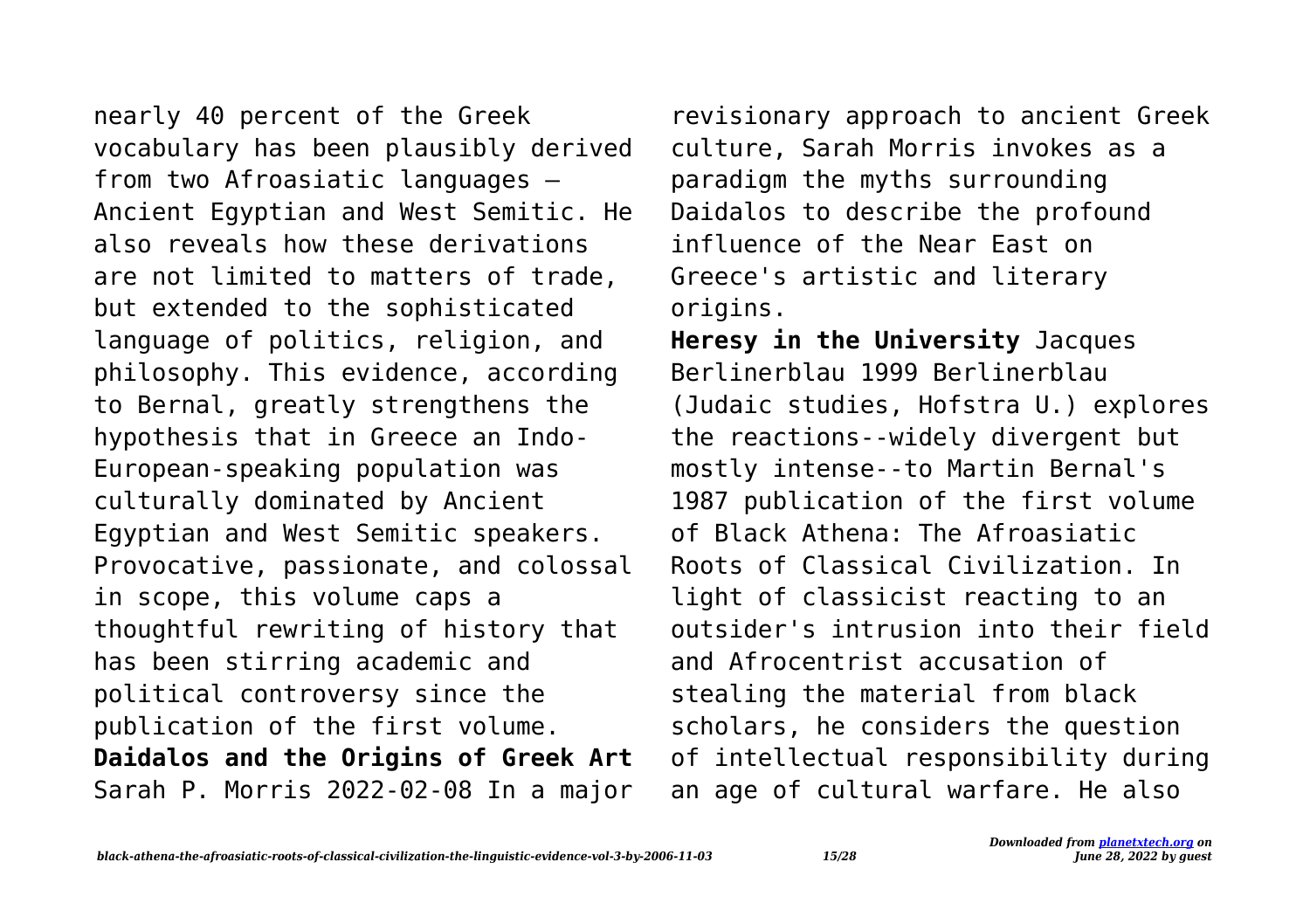elucidates the contents of the book itself. Annotation copyrighted by Book News, Inc., Portland, OR **Black Athena Comes of Age** Wim M. J. van Binsbergen 2011 With the publication, in 1996, of the devastatingly critical Black Athena revisited (eds. Mary Lefkowitz & Guy MacLean Rogers) the impression was created that the Black Athena thesis had been conclusively refuted. However, the present collection has sought to restore the balance. Bernal himself has contributed three innovative and illuminating pieces to the collection, responding to critics, systematising his linguistic claims, and applying the Black Athena thesis to sub-Saharan Africa. By offering answers to the above questions, the collection has sought to take the international debate to

the next, constructive phase. It shows that incisive and multifarious criticism of Bernal's position and methods is necessary and often justified. Yet at the turn of the 21st century, the formulation of a non-Eurocentric, multicentric model of global cultural history is of vital importance. It is here that Martin Bernal shows the way as none before him. Specifically his vision's implications for sub-Saharan Africa constitute a major intellectual challenge. Stressing massive intercontinental interactions and vital global contributions of the African peoples, they also invite us to redress the present-day negative image of Africa. Black Athena Alive was first published in 1997 under the title Black Athena Ten Years After (1997). An added chapter takes the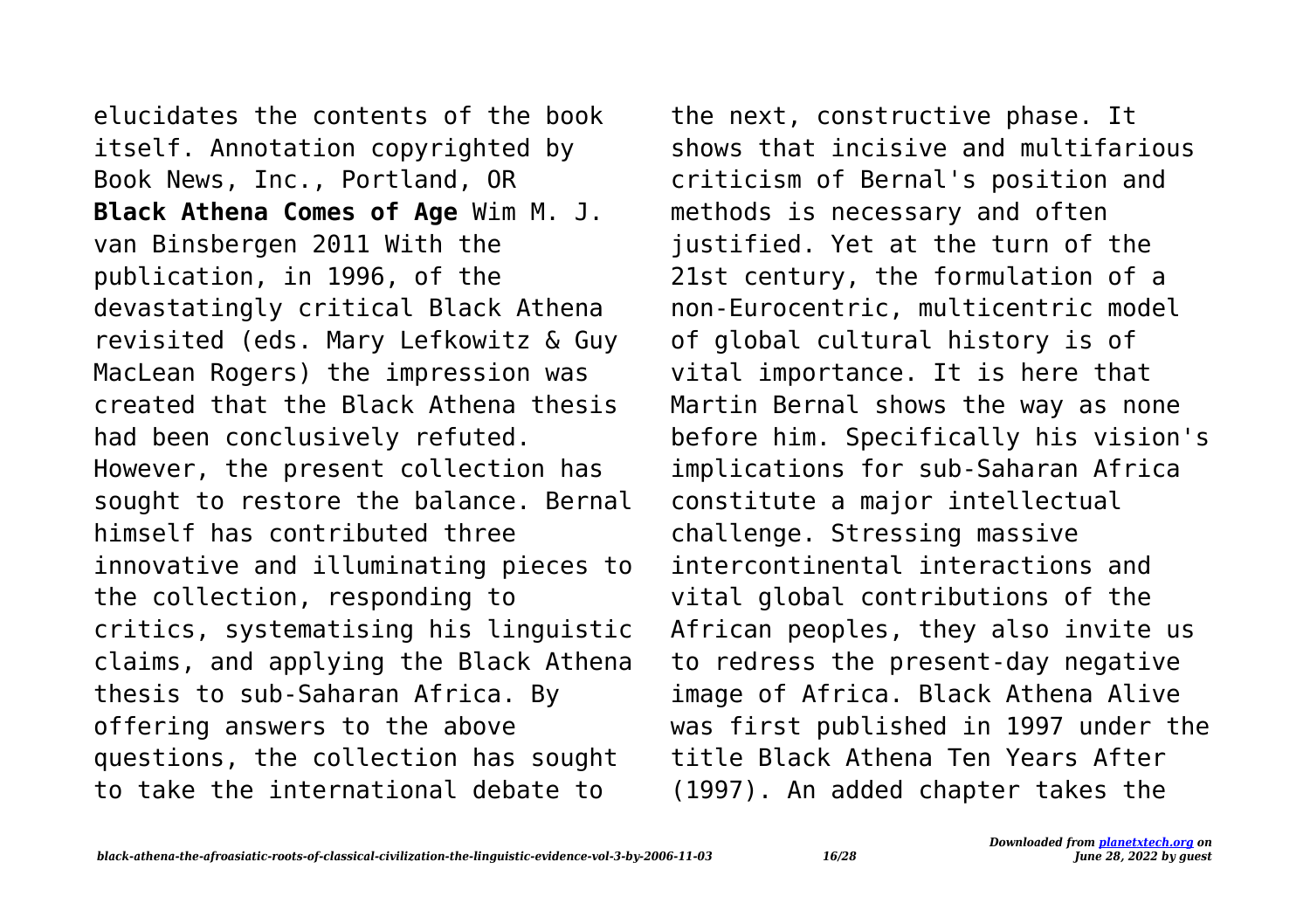discussion into the third millennium, and particularly reflects on Berlinerblau's (1999) sociological contribution to the debate (Heresy in the University).

*Hellenistic Egypt* Jean Bingen 2007 "The most comprehensive account of the economy, society, and culture of Hellenistic Egypt available in English."--J.G. Manning, author of Land and Power in Ptolemaic Egypt: The Structure of Land Tenure **The Idea of Africa** V. Y. Mudimbe 1994 Mudimbe's exploration of how the "ideaof Africa was constructed by the Western world. *African Athena* Daniel Orrells

2011-10-27 The appearance of Martin Bernal's Black Athena: The Afro-Asian Roots of Classical Civilization in 1987 sparked intense debate and controversy in Africa, Europe, and

North America. His detailed genealogy of the 'fabrication of Greece' and his claims for the influence of ancient African and Near Eastern cultures on the making of classical Greece, questioned many intellectuals' assumptions about the nature of ancient history. The transportation of enslaved African persons into Europe, the Americas, and the Caribbean, brought African and diasporic African people into contact in significant numbers with the Greek and Latin classics for the first time in modern history. In African Athena, the contributors explore the impact of the modern African disapora from the sixteenth century onwards on Western notions of history and culture, examining the role Bernal's claim has played in European and American understandings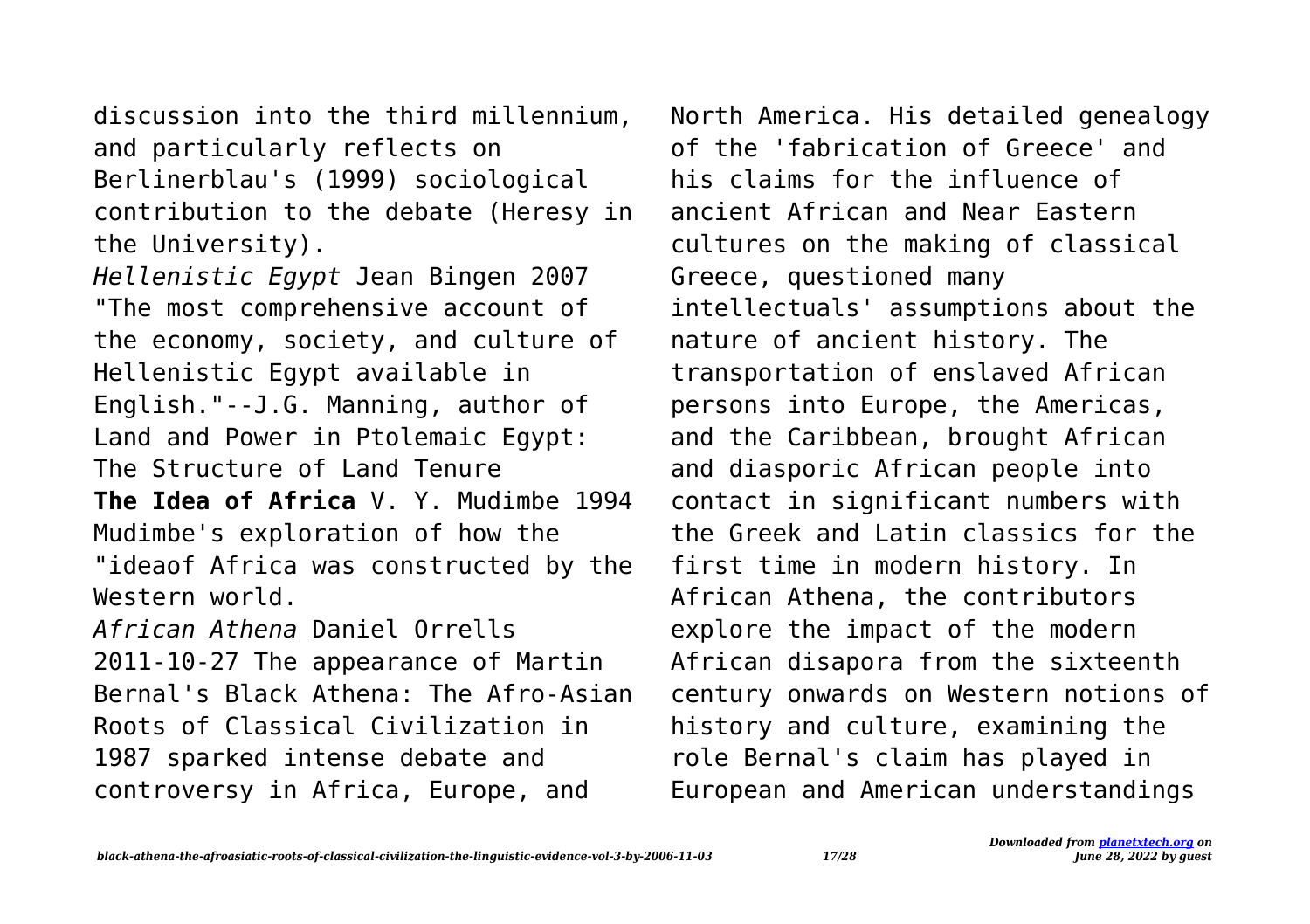of history, and in classical, European, American and Caribbean literary production. African Athena examines the history of intellectuals and literary writers who contested the white, dominant Euro-American constructions of the classical past and its influence on the present. Martin Bernal has written an Afterword to this collection. Bronze Age America Barry Fell 1982 Based on recent archaeological discoveries, this study explores the theory that Bronze-Age Swedes visited North America around the St. Lawrence River and that some Nordics migrated west, intermarrying with the Dakota tribes to form the Sioux nation **Black Athena: Ntr** Martin Bernal 1987 Synopsis: Could Greek philosophy be rooted in Egyptian thought? Is it possible that the Pythagorean theory

was conceived on the shores of the Nile and the Euphrates rather than in ancient Greece? Could it be that Western civilization was born on the so-called Dark Continent? For almost two centuries, Western scholars have given little credence to the possibility of such scenarios. In Black Athena, an audacious threevolume series that strikes at the heart of today's most heated culture wars, Martin Bernal challenges Eurocentric attitudes by calling into question two of the longestestablished explanations for the origins of classical civilization. The Aryan Model, which is current today, claims that Greek culture arose as the result of the conquest from the north by Indo-European speakers, or "Aryans," of the native "pre-Hellenes." The Ancient Model,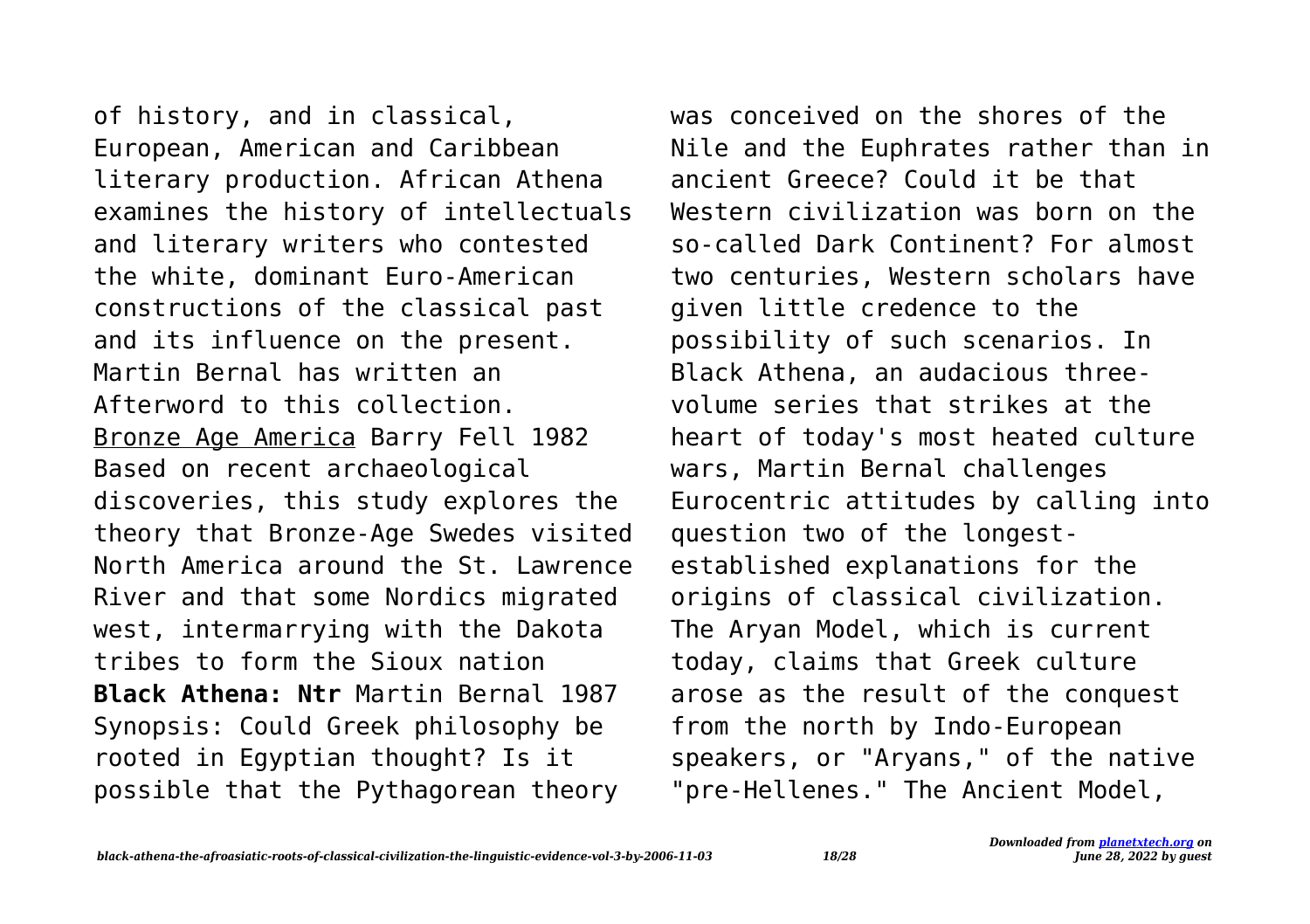which was maintained in Classical Greece, held that the native population of Greece had initially been civilized by Egyptian and Phoenician colonists and that additional Near Eastern culture had been introduced to Greece by Greeks studying in Egypt and Southwest Asia. Moving beyond these prevailing models, Bernal proposes a Revised Ancient Model, which suggests that classical civilization in fact had deep roots in Afroasiatic cultures. **Black Athena** Martin Bernal 2020 What is classical about Classical civilization? In one of the most audacious works of scholarship ever written, Martin Bernal challenges the foundation of our thinking about this question. Classical civilization, he argues, has deep roots in Afroasiatic cultures. But these Afroasiatic

influences have been systematically ignored, denied or suppressed since the eighteenth century--chiefly for racist reasons. The popular view is that Greek civilization was the result of the conquest of a sophisticated but weak native population by vigorous Indo-European speakers--Aryans--from the North. But the Classical Greeks, Bernal argues, knew nothing of this "Aryan model." They did not see their institutions as original, but as derived from the East and from Egypt in particular. In an unprecedented tour de force, Bernal links a wide range of areas and disciplines--drama, poetry, myth, theological controversy, esoteric religion, philosophy, biography, language, historical narrative, and the emergence of "modern scholarship."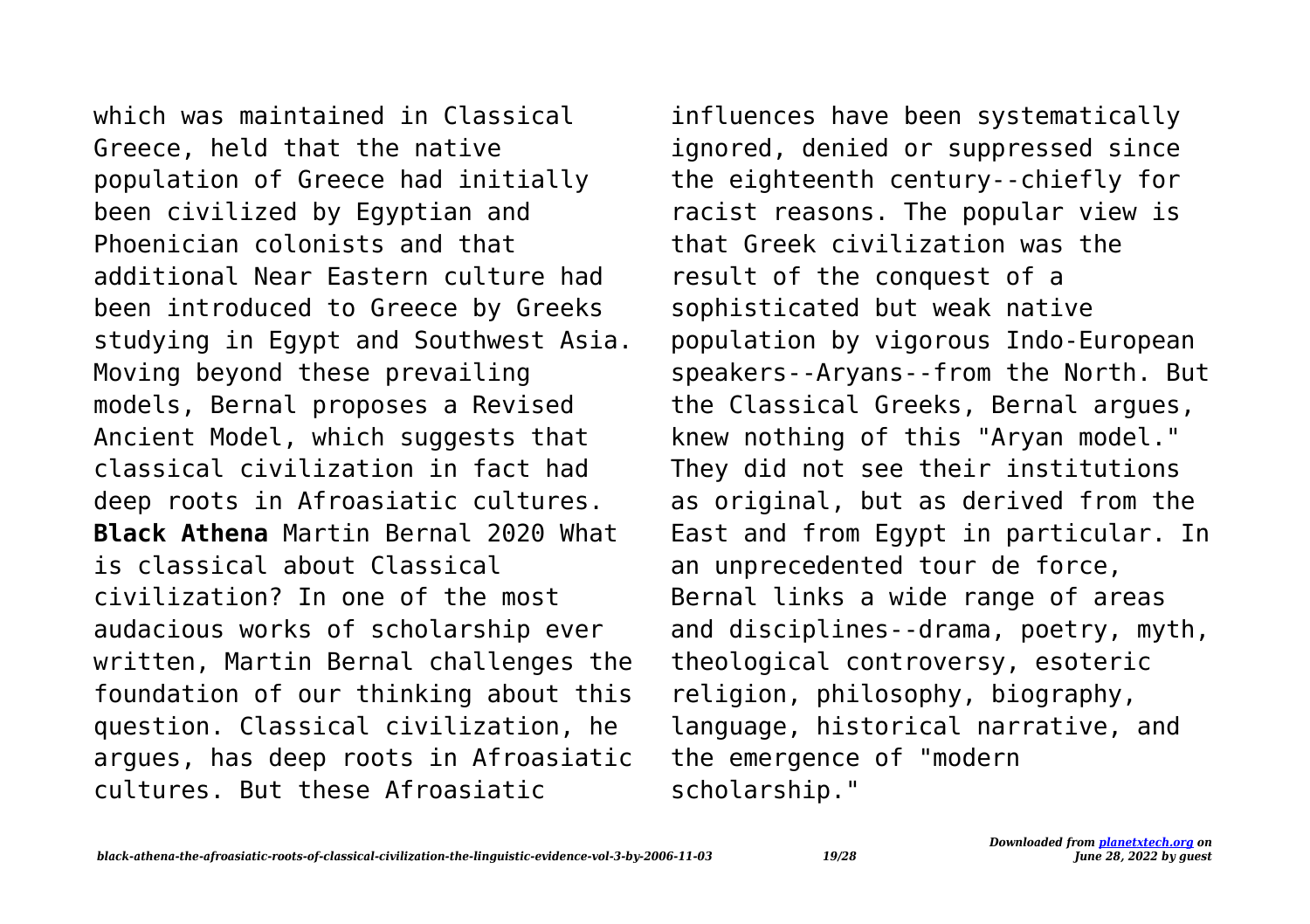**Black Athena** Martin Bernal 2020-02-14 Black Athena, an audacious threevolume series, strikes at the heart of today's most heated culture wars. Martin Bernal challenges Eurocentric attitudes by calling into question conventional explanations for the origins of classical civilization. Provocative, passionate, and colossal in scope, this thoughtful rewriting of history continues to stir academic and political controversy. **Black Athena Revisited** Mary R.

Lefkowitz 2014-03-24 Was Western civilization founded by ancient Egyptians and Phoenicians? Can the ancient Egyptians usefully be called black? Did the ancient Greeks borrow religion, science, and philosophy from the Egyptians and Phoenicians? Have scholars ignored the Afroasiatic roots of Western civilization as a

result of racism and anti-Semitism? In this collection of twenty essays, leading scholars in a broad range of disciplines confront the claims made by Martin Bernal in Black Athena: The Afroasiatic Roots of Classical Civilization. In that work, Bernal proposed a radical reinterpretation of the roots of classical civilization, contending that ancient Greek culture derived from Egypt and Phoenicia and that European scholars have been biased against the notion of Egyptian and Phoenician influence on Western civilization. The contributors to this volume argue that Bernal's claims are exaggerated and in many cases unjustified. Topics covered include race and physical anthropology; the question of an Egyptian invasion of Greece; the origins of Greek language,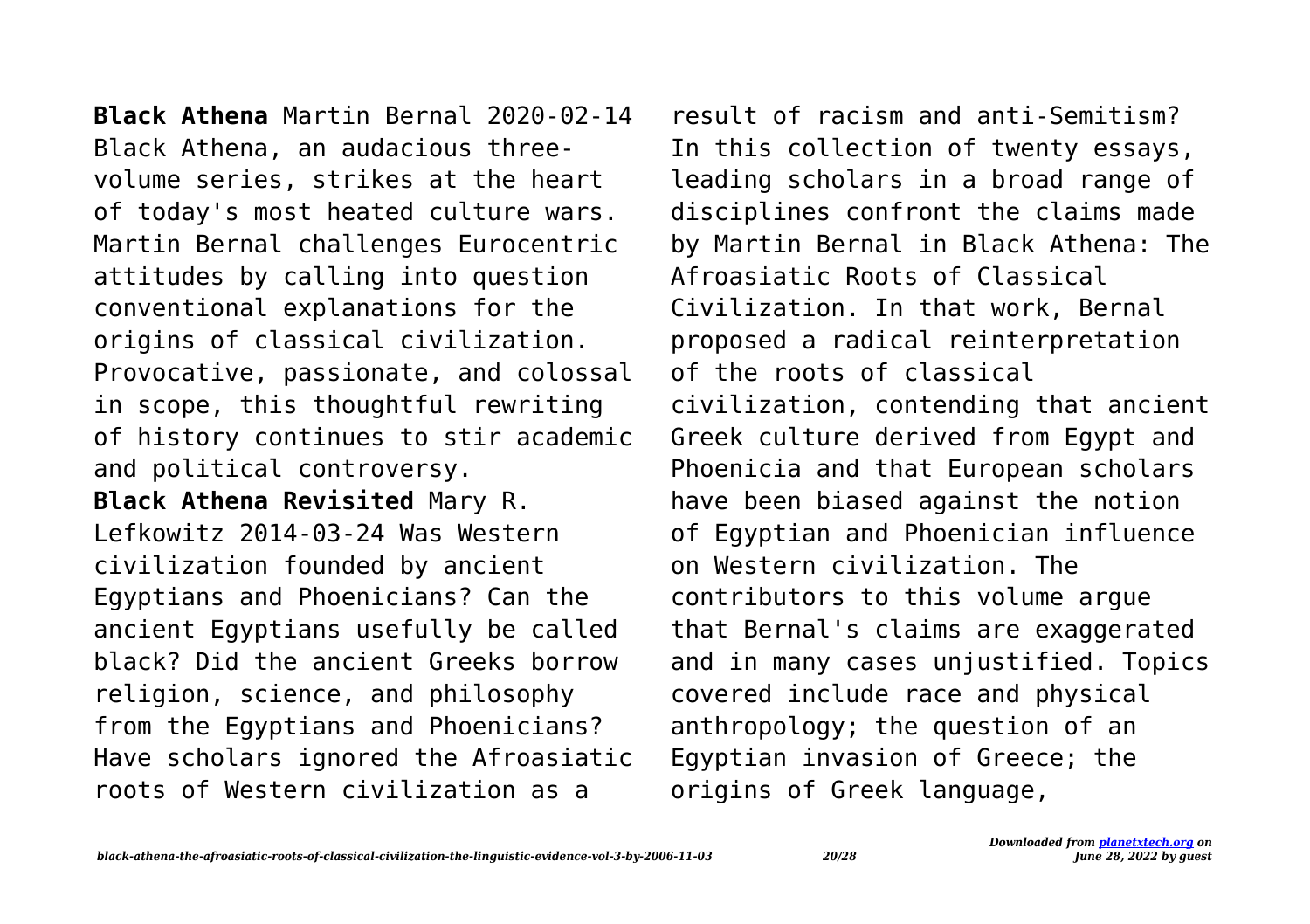philosophy, and science; and racism and anti-Semitism in classical scholarship. In the conclusion to the volume, the editors propose an entirely new scholarly framework for understanding the relationship between the cultures of the ancient Near East and Greece and the origins of Western civilization. The contributors are: John Baines, professor of Egyptology, University of Oxford Kathryn A. Bard, assistant professor of archaeology, Boston University C. Loring Brace, professor of anthropology and curator of biological anthropology in the Museum of Anthropology, University of Michigan John E. Coleman, professor of classics, Cornell University Edith Hall, lecturer in classics, University of Reading, England Jay H. Jasanoff, Jacob Gould Schurman

Professor of Linguistics, Cornell University Richard Jenkyns, fellow and tutor, Lady Margaret Hall, Oxford, and university lecturer in classics, University of Oxford Mary R. Lefkowitz, Andrew W. Mellon Professor in the Humanities, Wellesley College Mario Liverani, professor of ancient near eastern history, Universita di Roma, 'La Sapienza' Sarah P. Morris, professor of classics, University of California at Los Angeles Robert E. Norton, associate professor of German, Vassar College Alan Nussbaum, associate professor of classics, Cornell University David O'Connor, professor of Egyptology and curator in charge of the Egyptian section of the University Museum, University of Pennsylvania Robert Palter, Dana Professor Emeritus of the History of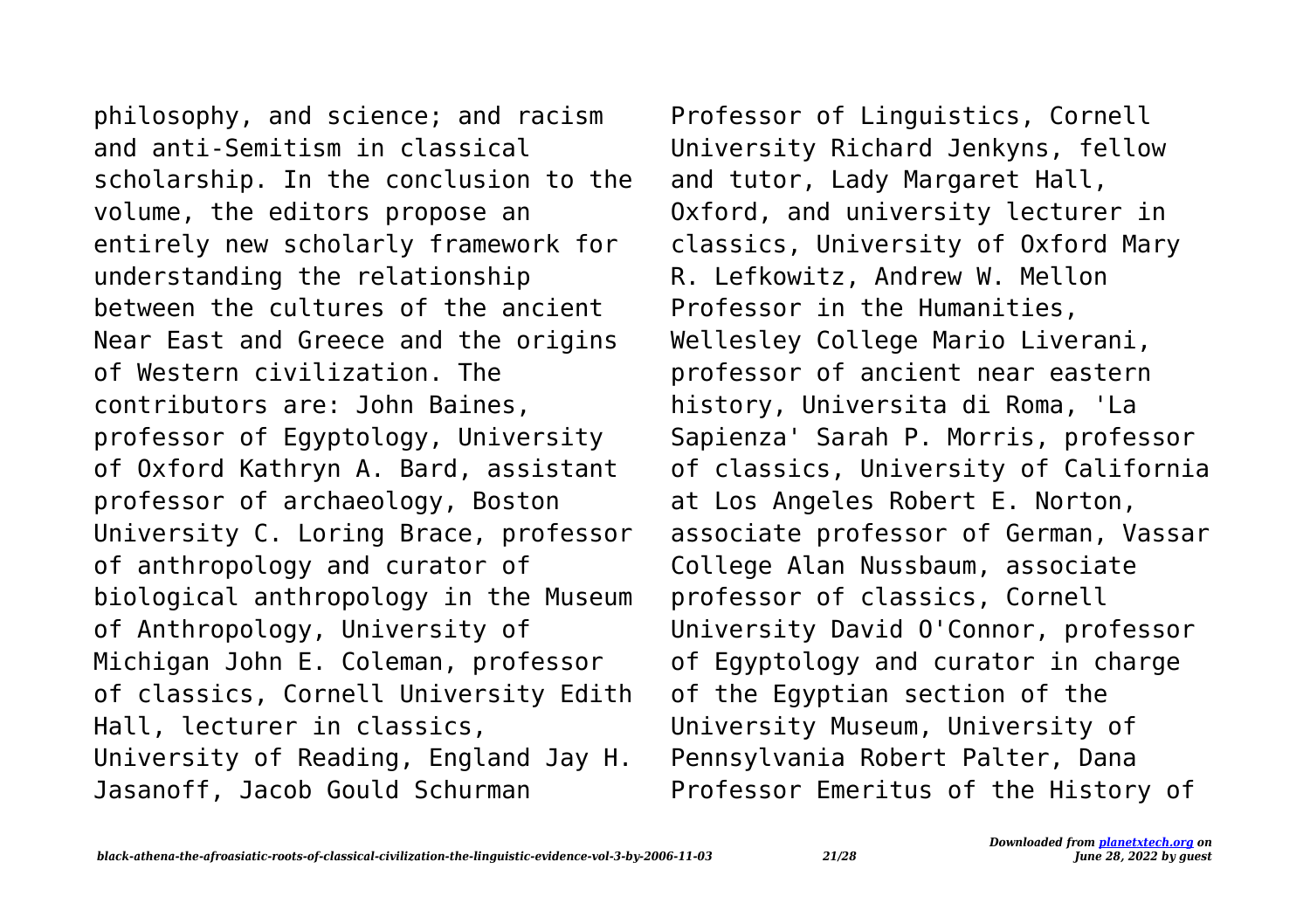Science, Trinity College, Connecticut Guy MacLean Rogers, associate professor of Greek and Latin and history, Wellesley College Frank M. Snowden, Jr., professor of classics emeritus, Howard University Lawrence A. Tritle, associate professor of history, Loyola Marymount University Emily T. Vermeule, Samuel E. Zemurray, Jr., and Doris Zemurray Stone-Radcliffe Professor Emerita, Harvard University Frank J. Yurco, Egyptologist, Field Museum of Natural History and the University of Chicago **Black Athena: The fabrication of ancient Greece, 1785-1985** Martin Bernal 1987 Black Athena Martin Bernal 2020-02-14 Black Athena, an audacious threevolume series, strikes at the heart of today's most heated culture wars. Martin Bernal challenges Eurocentric

attitudes by calling into question conventional explanations for the origins of classical civilization. Provocative, passionate, and colossal in scope, this thoughtful rewriting of history continues to stir academic and political controversy. *The First Ethiopians* Malvern van Wyk Smith 2009-07-01 The First Ethiopians explores the images of Africa and Africans that evolved in ancient Egypt, in classical Greece and imperial Rome, in the early Mediterranean world, and in the early domains of Christianity. Inspired by curiosity regarding the origins of racism in southern Africa, Malvern van Wyk Smith consulted a wide range of sources: from rock art to classical travel writing; from the pre-Dynastic African beginnings of Egyptian and Nubian civilisations to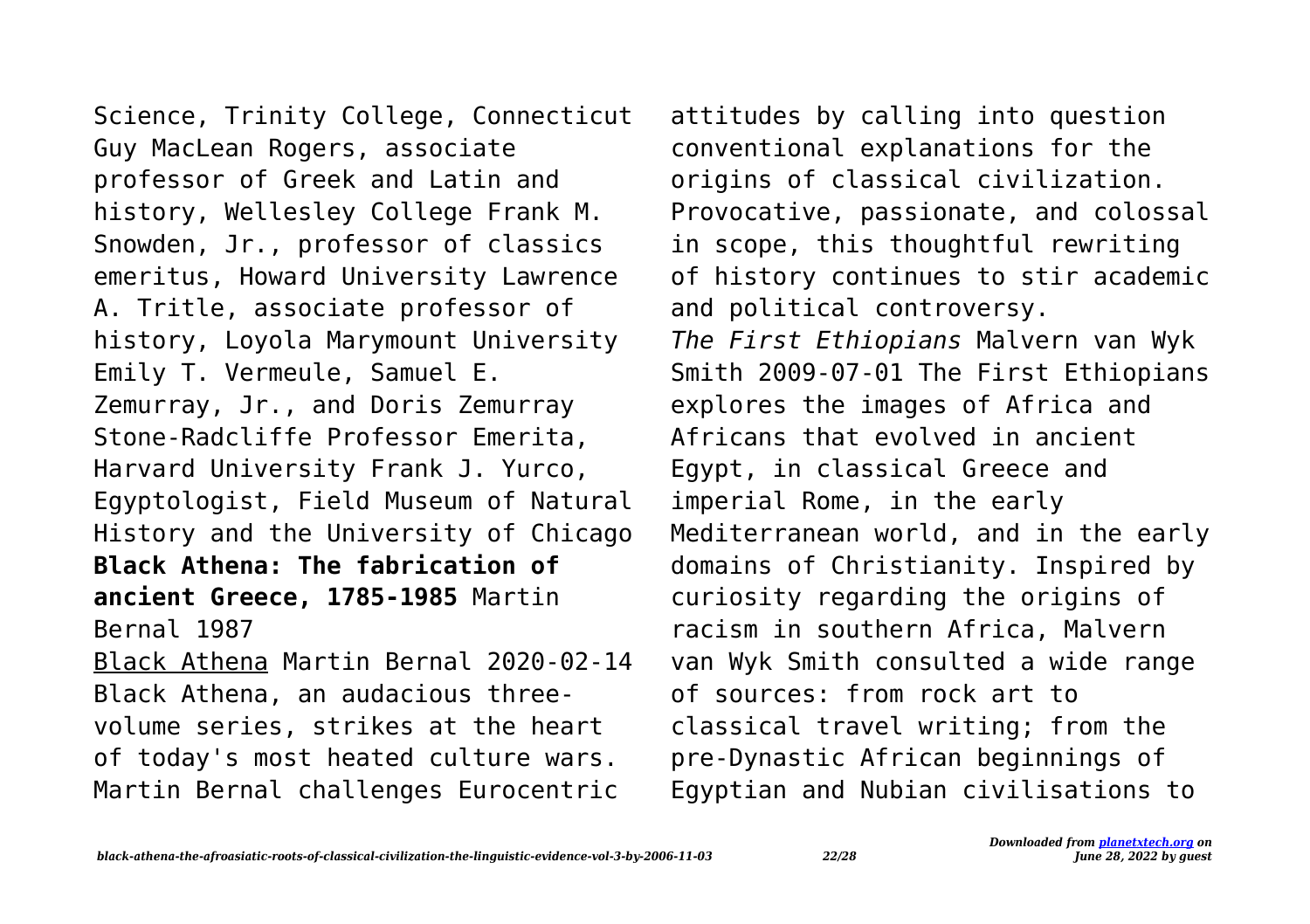Greek and Roman perceptions of Africa; from Khoisan cultural expressions to early Christian conceptions of Africa and its people as 'demonic'; from Aristotelian climatology to medieval cartography; and from the geo-linguistic history of Africa to the most recent revelations regarding the genome profile of the continent's peoples. His research led to a startling proposition: Western racism has its roots in Africa itself, notably in late New Kingdom Egypt, as its ruling elites sought to distance Egyptian civilisation from its African origins. Kushite Nubians, founders of Napata and Meroë who, in the eighth century BCE, furnished the black rulers of the twenty-fifth Dynasty in Egypt, adopted and adapted such Dynastic discriminations in order to

differentiate their own 'superior' Meroitic civilisation from the world of 'other Ethiopians'. In due course, archaic Greeks, who began to arrive in the Nile Delta in the seventh century BCE, internalised these distinctions in terms of Homer's identification of 'two Ethiopias', an eastern and a western, to create a racialised (and racist) discourse of 'worthy' and 'savage Ethiopians'. Such conceptions would inspire virtually all subsequent Roman and early medieval thinking about Africa and Africans, and become foundational in European thought. The book concludes with a survey of the special place that Aksumite Ethiopia – later Abyssinia – has held in both European and African conceptual worlds as the site of 'worthy Ethiopia', as well as in the wider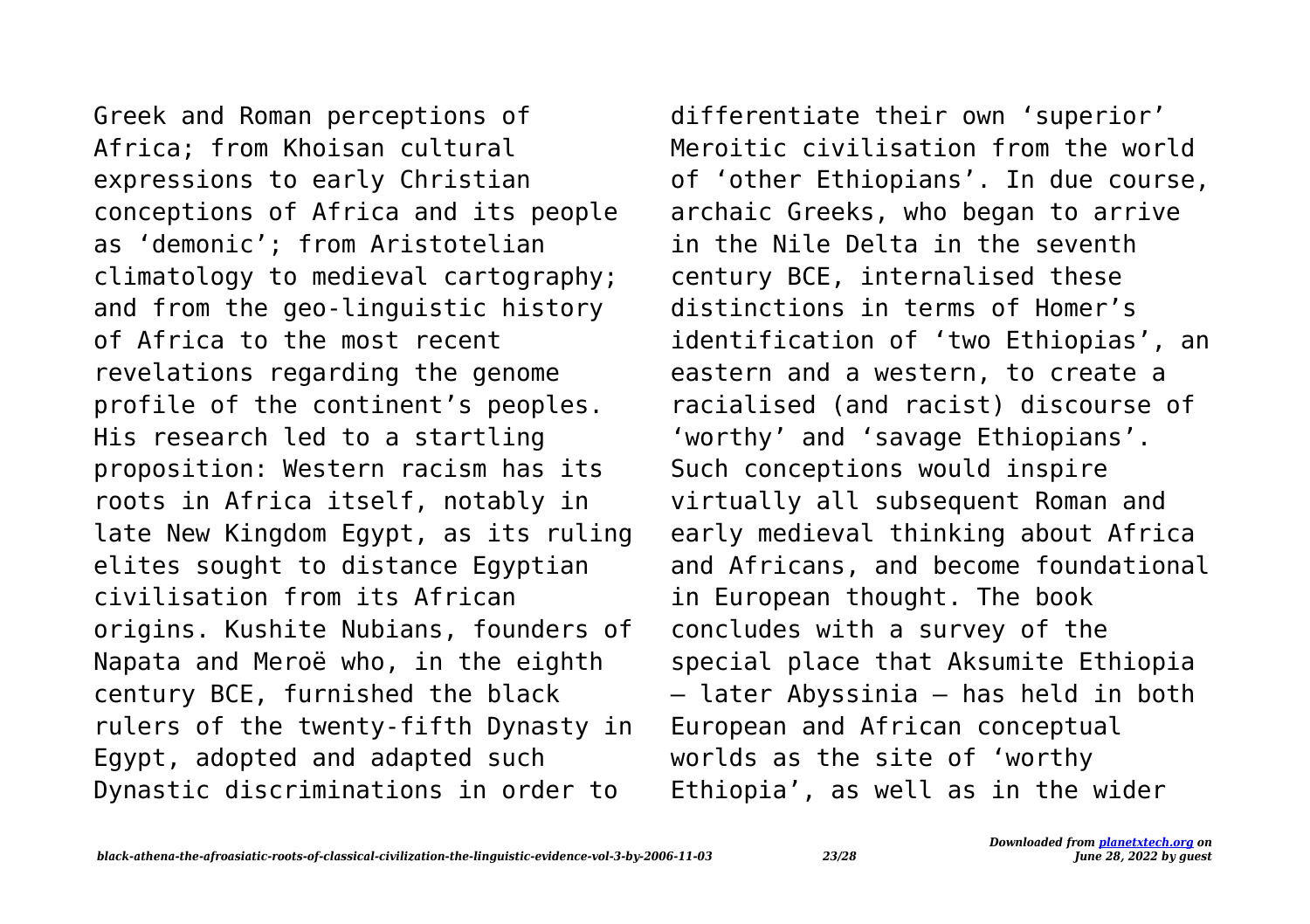context of discourses of ethnicity and race.

Black Athena Martin Bernal 2006-11-03 Could Greek philosophy be rooted in Egyptian thought? Is it possible that the Pythagorean theory was conceived on the shores of the Nile and the Euphrates rather than in ancient Greece? Could it be that much of Western civilization was formed on the "Dark Continent"? For almost two centuries, Western scholars have given little credence to the possibility of such scenarios. In Black Athena, an audacious threevolume series that strikes at the heart of today's most heated culture wars, Martin Bernal challenges Eurocentric attitudes by calling into question two of the longestestablished explanations for the origins of classical civilization. To

use his terms, the Aryan Model, which is current today, claims that Greek culture arose as the result of the conquest from the north by Indo-European speakers, or "Aryans," of the native "pre-Hellenes." The Ancient Model, which was maintained in Classical Greece, held that the native population of Greece had initially been civilized by Egyptian and Phoenician colonists and that additional Near Eastern culture had been introduced to Greece by Greeks studying in Egypt and Southwest Asia. Moving beyond these prevailing models, Bernal proposes a Revised Ancient Model, which suggests that classical civilization in fact had deep roots in Afroasiatic cultures. This long-awaited third and final volume of the series is concerned with the linguistic evidence that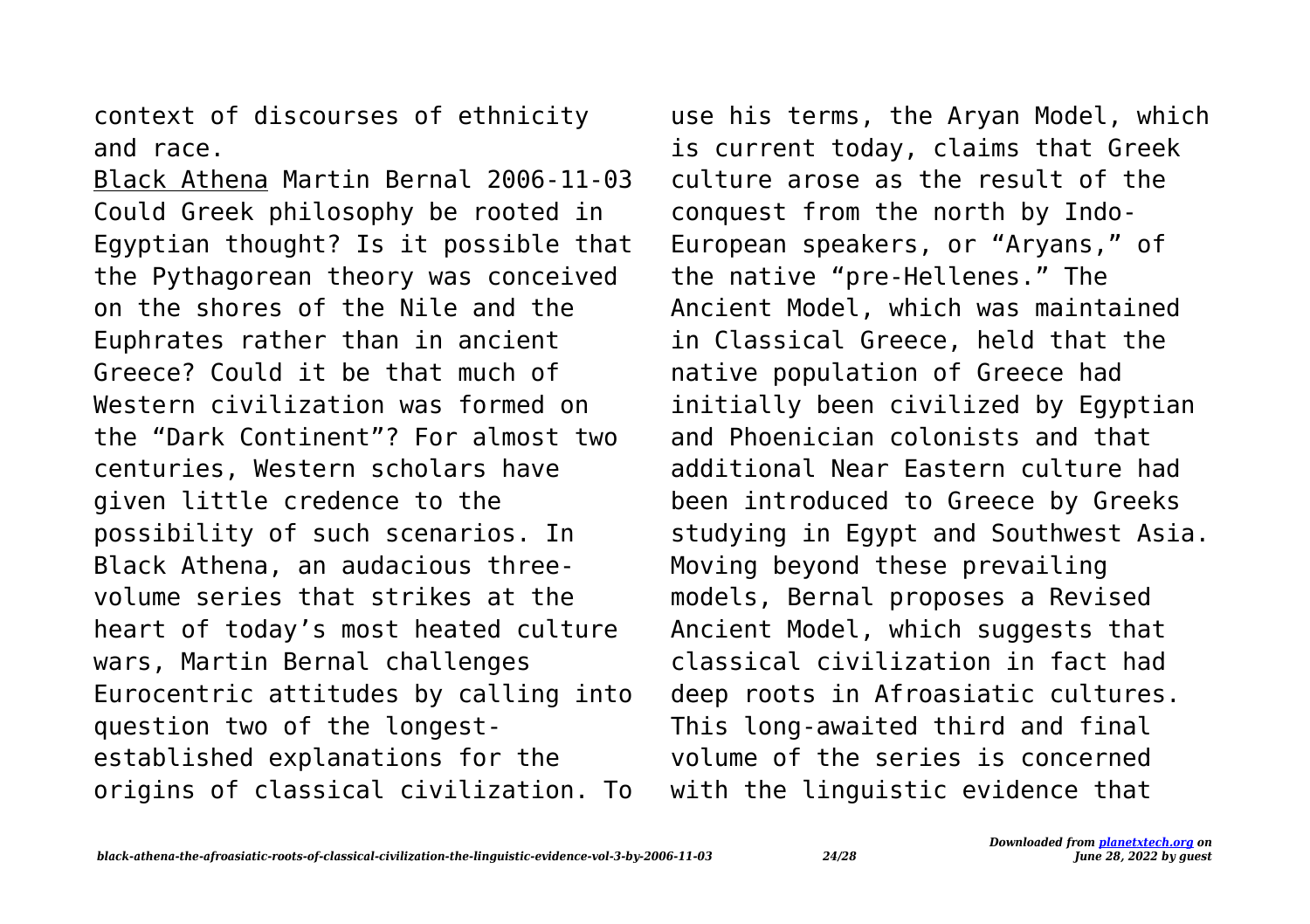contradicts the Aryan Model of ancient Greece. Bernal shows how nearly 40 percent of the Greek vocabulary has been plausibly derived from two Afroasiatic languages—Ancient Egyptian and West Semitic. He also reveals how these derivations are not limited to matters of trade, but extended to the sophisticated language of politics, religion, and philosophy. This evidence, according to Bernal, greatly strengthens the hypothesis that in Greece an Indo-European–speaking population was culturally dominated by Ancient Egyptian and West Semitic speakers Provocative, passionate, and colossal in scope, this volume caps a thoughtful rewriting of history that has been stirring academic and political controversy since the

publication of the first volume. **Black Athena: The linguistic evidence** Martin Bernal 1987 Synopsis: Could Greek philosophy be rooted in Egyptian thought? Is it possible that the Pythagorean theory was conceived on the shores of the Nile and the Euphrates rather than in ancient Greece? Could it be that Western civilization was born on the socalled Dark Continent? For almost two centuries, Western scholars have given little credence to the possibility of such scenarios. In Black Athena, an audacious threevolume series that strikes at the heart of today's most heated culture wars, Martin Bernal challenges Eurocentric attitudes by calling into question two of the longestestablished explanations for the origins of classical civilization.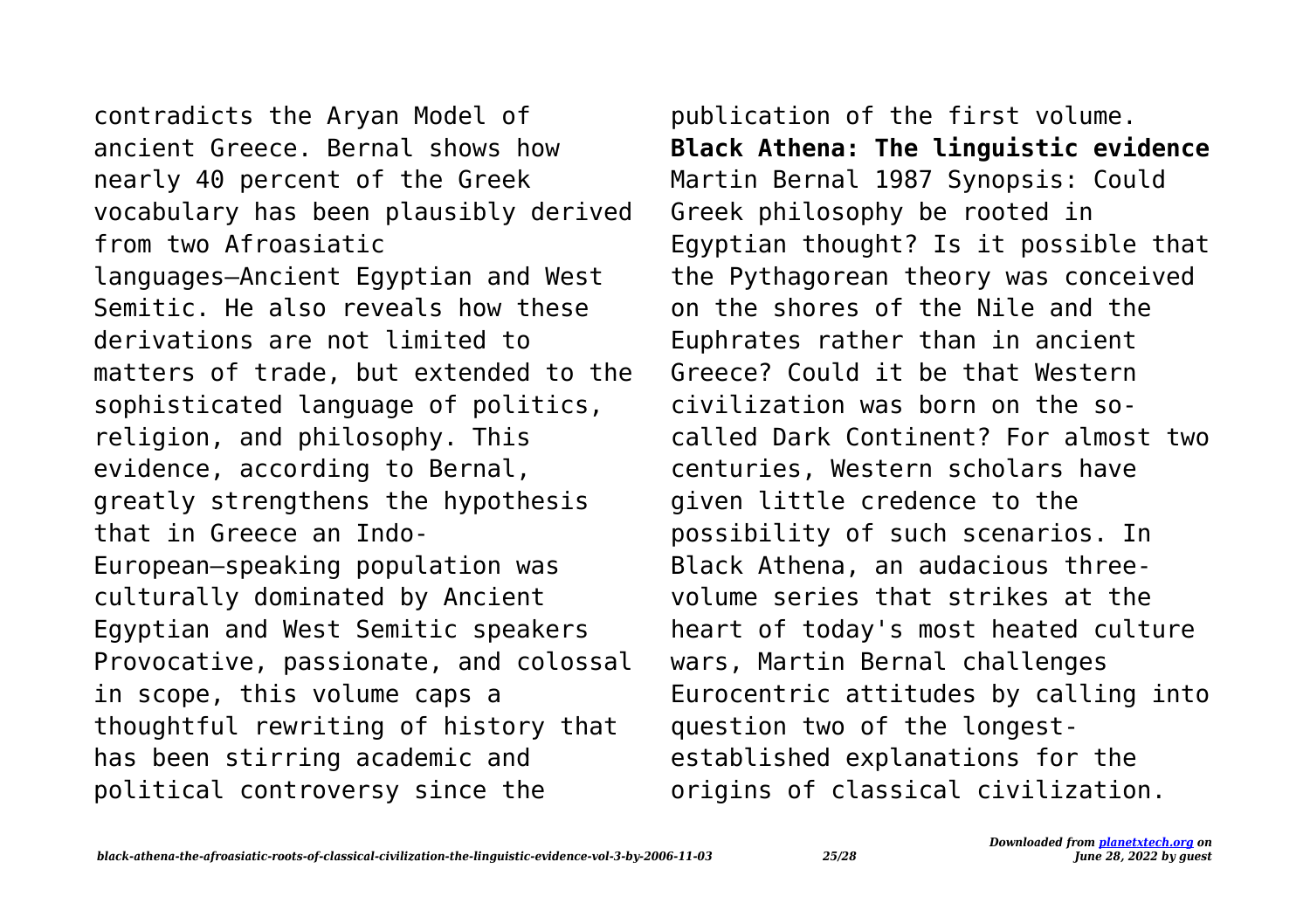The Aryan Model, which is current today, claims that Greek culture arose as the result of the conquest from the north by Indo-European speakers, or "Aryans," of the native "pre-Hellenes." The Ancient Model, which was maintained in Classical Greece, held that the native population of Greece had initially been civilized by Egyptian and Phoenician colonists and that additional Near Eastern culture had been introduced to Greece by Greeks studying in Egypt and Southwest Asia. Moving beyond these prevailing models, Bernal proposes a Revised Ancient Model, which suggests that classical civilization in fact had deep roots in Afroasiatic cultures. **Black Athena** Martin Bernal 2006-11-03 Could Greek philosophy be rooted in Egyptian thought? Is it possible that

the Pythagorean theory was conceived on the shores of the Nile and the Euphrates rather than in ancient Greece? Could it be that much of Western civilization was formed on the "Dark Continent"? For almost two centuries, Western scholars have given little credence to the possibility of such scenarios. In Black Athena, an audacious threevolume series that strikes at the heart of today's most heated culture wars, Martin Bernal challenges Eurocentric attitudes by calling into question two of the longestestablished explanations for the origins of classical civilization. To use his terms, the Aryan Model, which is current today, claims that Greek culture arose as the result of the conquest from the north by Indo-European speakers, or "Aryans," of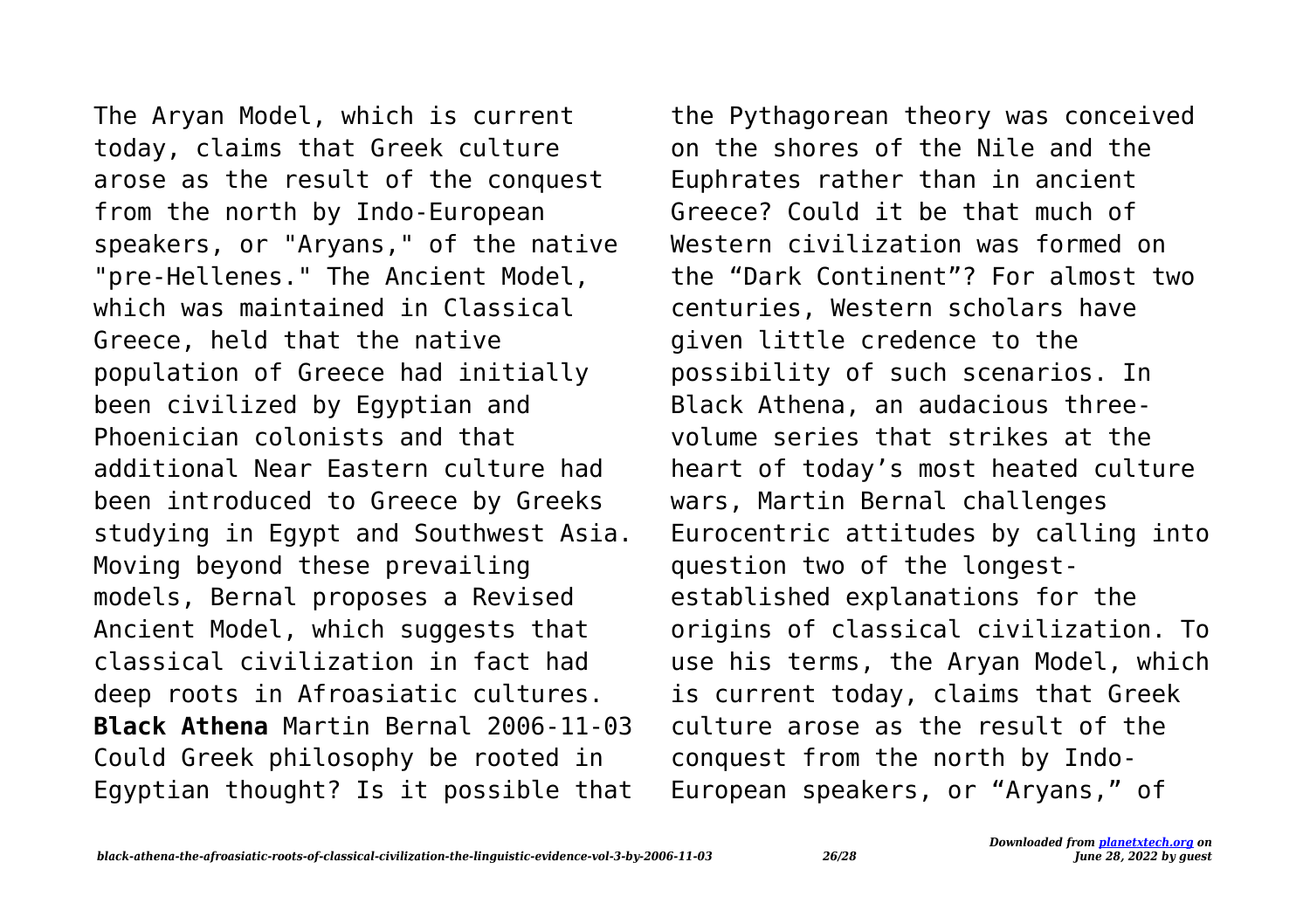the native "pre-Hellenes." The Ancient Model, which was maintained in Classical Greece, held that the native population of Greece had initially been civilized by Egyptian and Phoenician colonists and that additional Near Eastern culture had been introduced to Greece by Greeks studying in Egypt and Southwest Asia. Moving beyond these prevailing models, Bernal proposes a Revised Ancient Model, which suggests that classical civilization in fact had deep roots in Afroasiatic cultures. This long-awaited third and final volume of the series is concerned with the linguistic evidence that contradicts the Aryan Model of ancient Greece. Bernal shows how nearly 40 percent of the Greek vocabulary has been plausibly derived from two Afroasiatic

languages—Ancient Egyptian and West Semitic. He also reveals how these derivations are not limited to matters of trade, but extended to the sophisticated language of politics, religion, and philosophy. This evidence, according to Bernal, greatly strengthens the hypothesis that in Greece an Indo-European–speaking population was culturally dominated by Ancient Egyptian and West Semitic speakers Provocative, passionate, and colossal in scope, this volume caps a thoughtful rewriting of history that has been stirring academic and political controversy since the publication of the first volume. **Ethiopic, an African Writing System** Ayele Bekerie 1997 A groundbreaking book about the history and,principles of Ethiopic (Ge'ez), an African